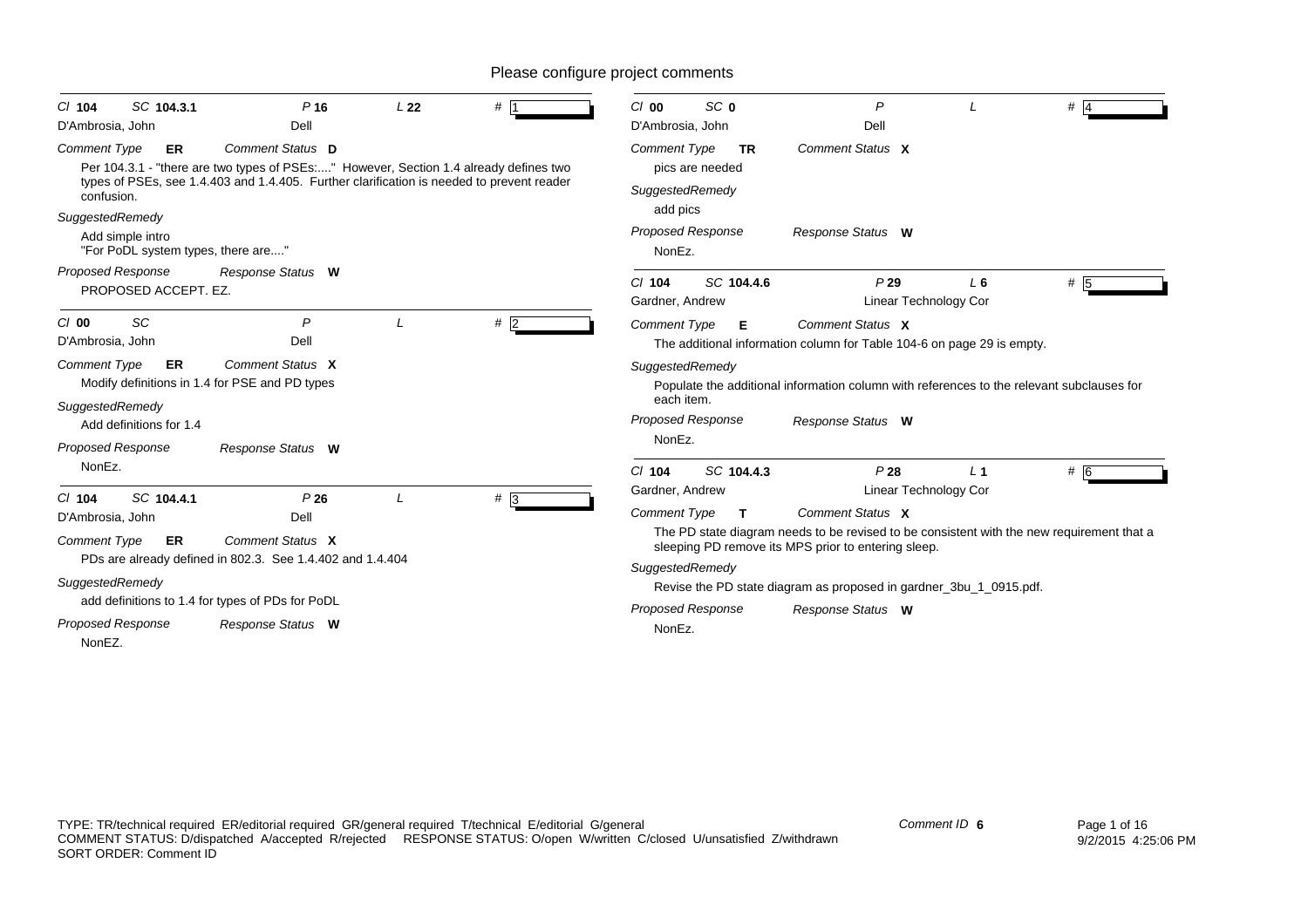| SC 104.3.4<br>$Cl$ 104                                                            | P <sub>22</sub>                                                                                                                                                                                                                                               | L <sub>1</sub> | # 7              | SC 104.4.3.1<br>$Cl$ 104                                                 | P26                                                                                                                                                                                                 | L <sub>27</sub> | # 10   |
|-----------------------------------------------------------------------------------|---------------------------------------------------------------------------------------------------------------------------------------------------------------------------------------------------------------------------------------------------------------|----------------|------------------|--------------------------------------------------------------------------|-----------------------------------------------------------------------------------------------------------------------------------------------------------------------------------------------------|-----------------|--------|
| Gardner, Andrew                                                                   | Linear Technology Cor                                                                                                                                                                                                                                         |                |                  | Gardner, Andrew                                                          | Linear Technology Cor                                                                                                                                                                               |                 |        |
| <b>Comment Type</b><br>$\mathbf{T}$<br>There are several TBDs in Table 104-2.     | Comment Status X                                                                                                                                                                                                                                              |                |                  | <b>Comment Type</b><br>T<br>requirements for a sleeping PD.              | Comment Status X<br>The overview of the PD's behavior needs to be revised in order to be consistent with                                                                                            |                 |        |
| SuggestedRemedy                                                                   | Replace the TBDs with limits as proposed in gardner_3bu_3_0915.pdf.                                                                                                                                                                                           |                |                  | SuggestedRemedy                                                          |                                                                                                                                                                                                     |                 |        |
| <b>Proposed Response</b><br>NonEz.                                                | Response Status W                                                                                                                                                                                                                                             |                |                  | <b>Proposed Response</b><br>NonEz.                                       | Replace with baseline text as proposed in gardner_3bu_1.pdf.<br>Response Status W                                                                                                                   |                 |        |
| SC 104.3.4<br>$Cl$ 104<br>Gardner, Andrew                                         | P <sub>21</sub><br>Linear Technology Cor                                                                                                                                                                                                                      | $\perp$ 1      | # $\overline{8}$ | $Cl$ 104<br>SC 104.4.4<br>Gardner, Andrew                                | P29<br>Linear Technology Cor                                                                                                                                                                        | L <sub>1</sub>  | # 11   |
| <b>Comment Type</b><br>$\mathbf{T}$<br>SuggestedRemedy<br>gardner_3bu_3_0915.pdf. | Comment Status X<br>The detection state diagram shown in Figure 104-5 incorporates a new timer called<br>vsig_hold_timer, but the value for this timer is not specified in Table 104-2.<br>Add an entry to Table 104-2 for the vsig_hold_timer as proposed in |                |                  | <b>Comment Type</b><br>т<br>wakeup from the PD sleep.<br>SuggestedRemedy | Comment Status X<br>The baseline text in this subclause needs to be revised to reflect the requirements for<br>Revise the baseline text in subclause 104.4.4 as proposed in gardner_3bu_1_0915.pdf. |                 |        |
| Proposed Response<br>NonEZ.                                                       | Response Status W                                                                                                                                                                                                                                             |                |                  | <b>Proposed Response</b><br>NonEz.                                       | Response Status W                                                                                                                                                                                   |                 |        |
| SC 104.3.4<br>$Cl$ 104<br>Gardner, Andrew                                         | P <sub>21</sub><br>Linear Technology Cor                                                                                                                                                                                                                      | L46            | $# \overline{9}$ | SC 104.4.4<br>$Cl$ 104<br>Gardner, Andrew                                | P29<br>Linear Technology Cor                                                                                                                                                                        | L <sub>17</sub> | $#$ 12 |
| <b>Comment Type</b><br>$\mathbf{T}$                                               | Comment Status X<br>The slew rate specification for Idetect in Table 104-2 is TBD.                                                                                                                                                                            |                |                  | <b>Comment Type</b><br>T.                                                | Comment Status X<br>The PD detection signature characteristics listed in Tables 104-4 and 104-5 conflict with<br>the voltage required for a sleeping PHY (3.3V).                                    |                 |        |
| SuggestedRemedy<br>gardner_3bu_2_0915.pdf.                                        | Replace the TBD for Idetect max slew rate with the value proposed in                                                                                                                                                                                          |                |                  | SuggestedRemedy                                                          | Revise the limits in Table 104-4 and 104-5 as proposed in gardner 3bu 1 0915.pdf.                                                                                                                   |                 |        |
| Proposed Response                                                                 | Response Status W                                                                                                                                                                                                                                             |                |                  | <b>Proposed Response</b>                                                 | Response Status W                                                                                                                                                                                   |                 |        |
| NonEz.                                                                            |                                                                                                                                                                                                                                                               |                |                  | NonEz.                                                                   |                                                                                                                                                                                                     |                 |        |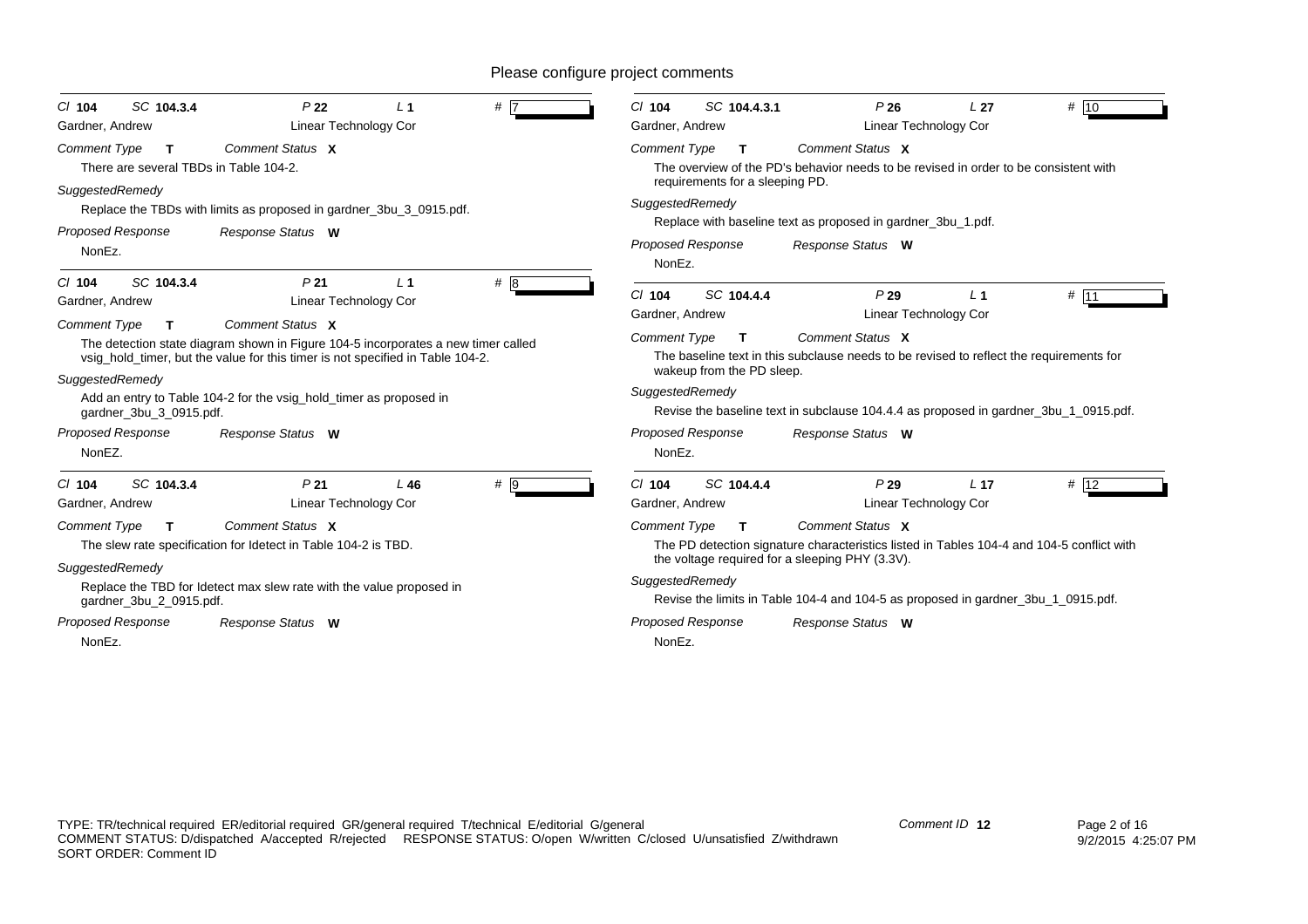| SC 104.4.4<br>$CI$ 104<br>Gardner, Andrew                                                                                                    | P29<br>Linear Technology Cor                                                                                                                                                                                                       | L <sub>37</sub> | $#$ 13 | C/ 104<br>Gardner, Andrew                                                      | SC 104.4.6                                  |                                                                                                                                                           | P31<br>Linear Technology Cor | L <sub>6</sub>  | # 17                                                                                                                                                                              |
|----------------------------------------------------------------------------------------------------------------------------------------------|------------------------------------------------------------------------------------------------------------------------------------------------------------------------------------------------------------------------------------|-----------------|--------|--------------------------------------------------------------------------------|---------------------------------------------|-----------------------------------------------------------------------------------------------------------------------------------------------------------|------------------------------|-----------------|-----------------------------------------------------------------------------------------------------------------------------------------------------------------------------------|
| <b>Comment Type</b><br>$\mathbf{T}$<br>The min limit for Cbad in Table 104-5 is TBD.                                                         | Comment Status X                                                                                                                                                                                                                   |                 |        | <b>Comment Type</b>                                                            | $\mathbf{T}$                                | Comment Status X<br>The limits for items 8 and 9 in Table 104-6 are TBD.                                                                                  |                              |                 |                                                                                                                                                                                   |
| SuggestedRemedy<br>Proposed Response<br>NonEz.                                                                                               | Replace the Cbad min TBD with the limit proposed in gardner_3bu_3_0915.pdf.<br>Response Status W                                                                                                                                   |                 |        | SuggestedRemedy<br><b>Proposed Response</b><br>NonEz.                          | gardner_3bu_1_0915.pdf.                     | Replace the TBDs for items 8 and 9 in Table 104-6 with limits proposed in<br>Response Status W                                                            |                              |                 |                                                                                                                                                                                   |
| SC 104.4.6<br>$Cl$ 104<br>Gardner, Andrew                                                                                                    | P30<br>Linear Technology Cor                                                                                                                                                                                                       | L <sub>6</sub>  | # 14   | $Cl$ 104                                                                       | SC 104.4.6.5                                |                                                                                                                                                           | P32                          | L <sub>11</sub> | # 18                                                                                                                                                                              |
| Comment Type<br>$\mathsf{T}$<br>Items 1-3 in Table 104-6 are TBDs.<br>SuggestedRemedy<br>gardner_3bu_2_0915.pdf.<br><b>Proposed Response</b> | Comment Status X<br>Replace the TBDs for items 1-3 in Table 104-6 with limits proposed in                                                                                                                                          |                 |        | Gardner, Andrew<br><b>Comment Type</b><br>SuggestedRemedy<br>Proposed Response | $\mathbf{T}$                                | Comment Status X<br>There is no corresponding entry in Table 104-6 for tsleep.<br>Replace tsleep with a hard limit as proposed in gardner_3bu_1_0915.pdf. | Linear Technology Cor        |                 |                                                                                                                                                                                   |
| NonEz.                                                                                                                                       | Response Status W                                                                                                                                                                                                                  |                 |        | NonEz.                                                                         |                                             | Response Status W                                                                                                                                         |                              |                 |                                                                                                                                                                                   |
| SC 104.4.6.1<br>$CI$ 104<br>Gardner, Andrew                                                                                                  | P31<br>Linear Technology Cor                                                                                                                                                                                                       | L <sub>22</sub> | # 15   | $Cl$ 104<br>Gardner, Andrew                                                    | SC 104.4.7                                  |                                                                                                                                                           | P32<br>Linear Technology Cor | L <sub>21</sub> | # 19                                                                                                                                                                              |
| Comment Type<br>Е<br>SuggestedRemedy<br>Remove the extra carriage returns.                                                                   | Comment Status X<br>There appear to be extra carriage returns after subclause 104.4.6.1.                                                                                                                                           |                 |        | Comment Type                                                                   | $\mathbf{T}$<br>being proposed for the PSE. | Comment Status X<br>The text in subclause 104.4.7 needs to be revised to state that valid MPS shall be                                                    |                              |                 | presented when the PD wishes to receive full-power at the MDI/PI. In addition, the MPS<br>requirements need to be revised to be consistent with the new MPS requirements that are |
| Proposed Response<br>NonEz.                                                                                                                  | Response Status W                                                                                                                                                                                                                  |                 |        | SuggestedRemedy                                                                |                                             | Revise the text in subclause 104.4.7 as proposed in gardner_3bu_1_0915.pdf.                                                                               |                              |                 |                                                                                                                                                                                   |
| $Cl$ 104<br>SC 104.4.6<br>Gardner, Andrew                                                                                                    | P30<br>Linear Technology Cor                                                                                                                                                                                                       | L48             | # 16   | Proposed Response<br>NonEz.                                                    |                                             | Response Status W                                                                                                                                         |                              |                 |                                                                                                                                                                                   |
| Comment Type<br>$\mathbf{T}$                                                                                                                 | Comment Status X<br>The limits for items 6 and 7 in Table 104-6 are TBD.                                                                                                                                                           |                 |        |                                                                                |                                             |                                                                                                                                                           |                              |                 |                                                                                                                                                                                   |
| SuggestedRemedy                                                                                                                              | Replace the TBDs for items 6 and 7 with limits proposed in gardner_3bu_3_0915.pdf.                                                                                                                                                 |                 |        |                                                                                |                                             |                                                                                                                                                           |                              |                 |                                                                                                                                                                                   |
| <b>Proposed Response</b><br>NonEz.                                                                                                           | Response Status W                                                                                                                                                                                                                  |                 |        |                                                                                |                                             |                                                                                                                                                           |                              |                 |                                                                                                                                                                                   |
| SORT ORDER: Comment ID                                                                                                                       | TYPE: TR/technical required ER/editorial required GR/general required T/technical E/editorial G/general<br>COMMENT STATUS: D/dispatched A/accepted R/rejected RESPONSE STATUS: O/open W/written C/closed U/unsatisfied Z/withdrawn |                 |        |                                                                                |                                             |                                                                                                                                                           |                              | Comment ID 19   | Page 3 of 16<br>9/2/2015 4:25:07                                                                                                                                                  |

9/2/2015 4:25:07 PM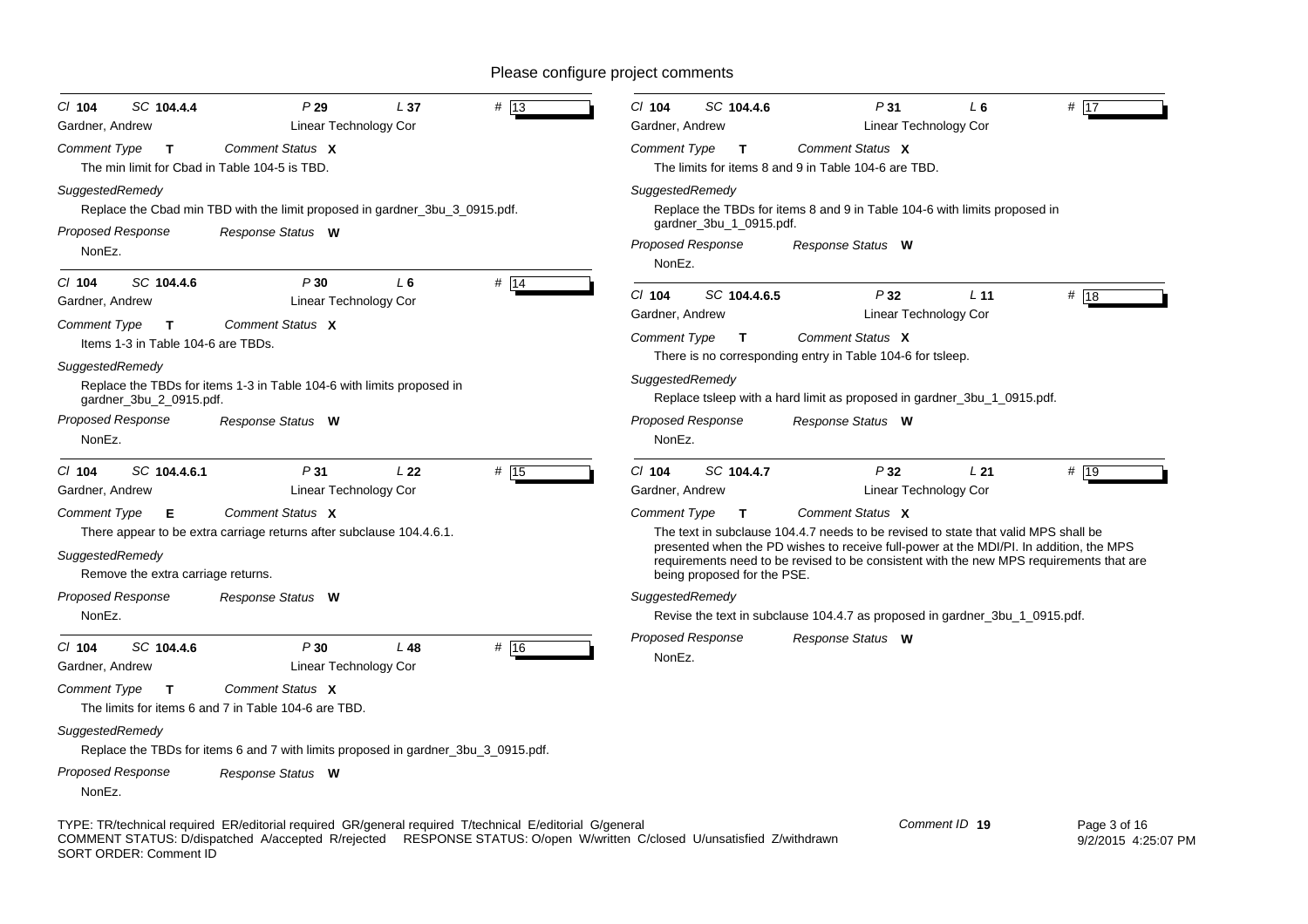| # $\overline{20}$<br>SC 104.5.3<br>P32<br>L <sub>47</sub><br>$CI$ 104<br>Gardner, Andrew<br>Linear Technology Cor                                                                                                                                                                                                                                                                                                                                                                                                                                                                                    | SC 104.6.3.4<br>P <sub>37</sub><br>$#$ 23<br>$CI$ 104<br>L <sub>1</sub><br><b>Linear Technology Cor</b><br>Gardner, Andrew                                                                                                                                                                                                                                                                                                                                                                                                                                                                                                                                         |
|------------------------------------------------------------------------------------------------------------------------------------------------------------------------------------------------------------------------------------------------------------------------------------------------------------------------------------------------------------------------------------------------------------------------------------------------------------------------------------------------------------------------------------------------------------------------------------------------------|--------------------------------------------------------------------------------------------------------------------------------------------------------------------------------------------------------------------------------------------------------------------------------------------------------------------------------------------------------------------------------------------------------------------------------------------------------------------------------------------------------------------------------------------------------------------------------------------------------------------------------------------------------------------|
| Comment Status X<br><b>Comment Type</b><br>т<br>The text "All other Ethernet physical layers should refer to their respective clauses for PHY<br>electrical specifications" is potententially problematic. For example, the transmitter test<br>fixtures called out in both 802.3bp and 802.3bw use DC coupled terminations or baluns.<br>SuggestedRemedy<br>Ask 802.3bw and 802.3bp to add low loss AC coupling capacitors into the transmitter test<br>fixtures in order to make them compatible with PoDL PSE and PD PHY transmitters.<br><b>Proposed Response</b><br>Response Status W<br>NonEz. | Comment Status X<br><b>Comment Type</b><br>T.<br>The electrical limits in Table 104-7 are not compatible with the shunt capacitance<br>presented by a 100BASE-T1 PHY.<br>SuggestedRemedy<br>Revise the electrical limits as proposed in gardner_3bu_4_0915.pdf.<br>Proposed Response<br>Response Status W<br>NonEz.                                                                                                                                                                                                                                                                                                                                                |
| #21<br>SC 104.5.3.1<br>P33<br>$Cl$ 104<br>L <sub>9</sub><br><b>Linear Technology Cor</b><br>Gardner, Andrew<br>Comment Status X<br><b>Comment Type</b><br>Е<br>Footnote 1 is informative.<br>SuggestedRemedy<br>Either move footnote 1 to an informative annex or delete it.<br><b>Proposed Response</b><br>Response Status W                                                                                                                                                                                                                                                                        | $P$ 41<br>SC 104.6.4.4<br>L <sub>12</sub><br>$Cl$ 104<br>$#$ 24<br>Gardner, Andrew<br>Linear Technology Cor<br>Comment Status X<br><b>Comment Type</b><br>$\mathbf{T}$<br>The baseline text for subclause 104.6.4.4 is TBD.<br>SuggestedRemedy<br>Incorporate the baseline text as proposed in gardner_3bu_4_0915.pdf.<br><b>Proposed Response</b><br>Response Status W<br>NonEz.                                                                                                                                                                                                                                                                                  |
| NonEz.<br># $\overline{22}$<br>SC 104.6.3.4<br>P37<br>$Cl$ 104<br>L <sub>1</sub><br>Linear Technology Cor<br>Gardner, Andrew<br>Comment Status X<br><b>Comment Type</b><br>T.<br>Item 3 has a TBD for the min limit.<br>SuggestedRemedy<br>Replace the item 3 TBD with the value proposed in gardner_3bu_4_0915.pdf.<br><b>Proposed Response</b><br>Response Status W<br>NonEz.                                                                                                                                                                                                                      | SC 104.2<br>P <sub>15</sub><br>$#$ 25<br>$Cl$ 104<br>L23<br>Gardner, Andrew<br>Linear Technology Cor<br>Comment Type<br>Comment Status X<br>T.<br>The maximum allowed DC loop resistance of 6.5 ohms is limiting for the 1W PD<br>unregulated 12V class. As is, the PSE source resistance must be less than 0.86 ohms and<br>VPDmin is 3.75V which is pushing VOFF down to 3.6V.<br>SuggestedRemedy<br>Reduce the max loop resistance. For example, reducing the max loop resistance to 6 ohms<br>would allow the VPD, min to increase to 4V and the max PSE source resistance to increase<br>to 1 ohm.<br><b>Proposed Response</b><br>Response Status W<br>NonEZ. |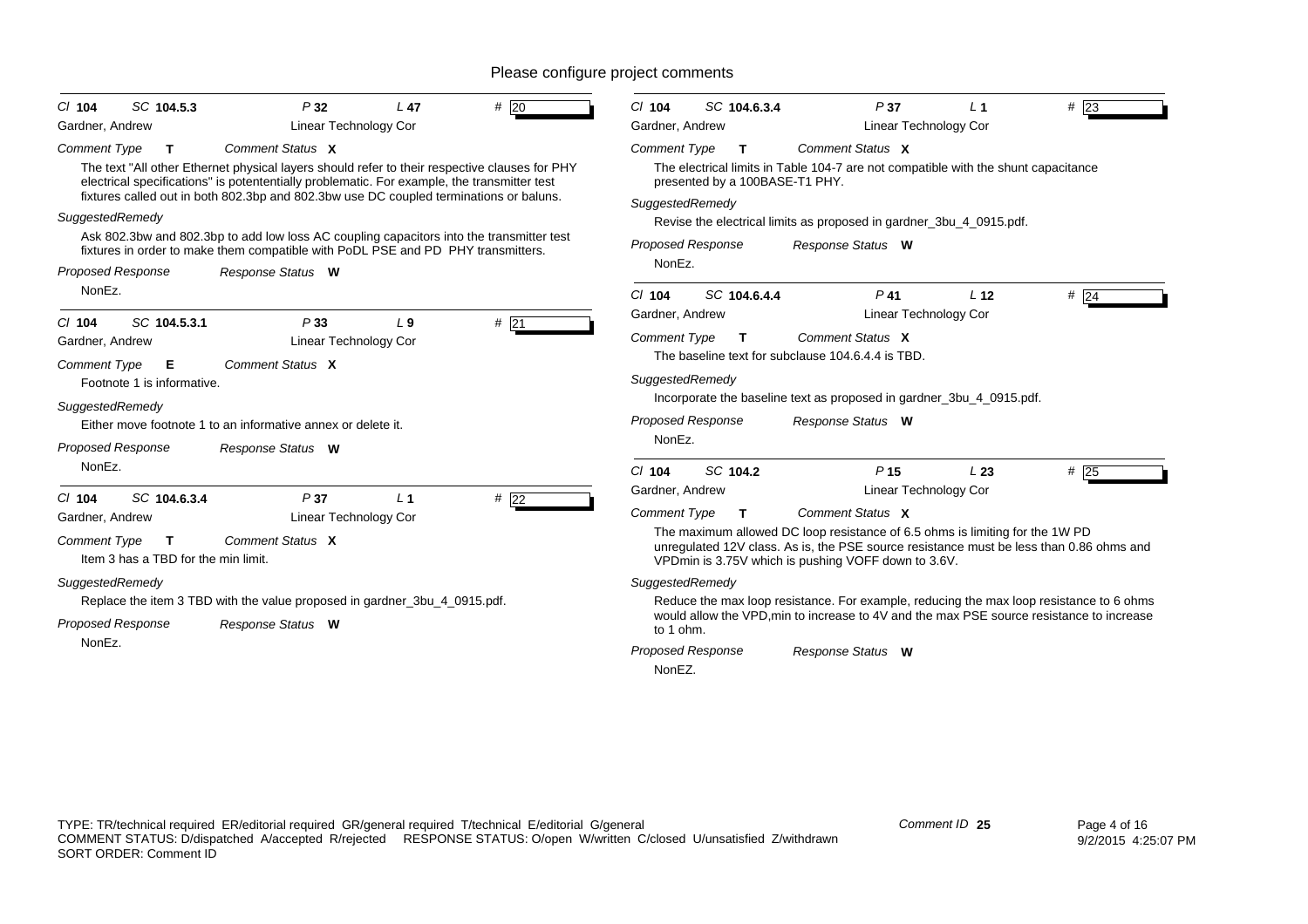| $CI$ 104<br>SC 104.3.4.1                                                                       | P <sub>21</sub>                                                                                                                                                                                                                | L <sub>42</sub> | $#$ 26 | $CI$ 104<br>SC 104.3.6.6                                                                                 |                                                                            | P <sub>25</sub><br>$L$ 16<br>Linear Technology Cor                                                                                 | # 30                                                                                       |
|------------------------------------------------------------------------------------------------|--------------------------------------------------------------------------------------------------------------------------------------------------------------------------------------------------------------------------------|-----------------|--------|----------------------------------------------------------------------------------------------------------|----------------------------------------------------------------------------|------------------------------------------------------------------------------------------------------------------------------------|--------------------------------------------------------------------------------------------|
| Gardner, Andrew<br><b>Comment Type</b><br>$\mathbf{T}$                                         | Linear Technology Cor<br>Comment Status X                                                                                                                                                                                      |                 |        | Gardner, Andrew<br>Comment Type<br>$\mathbf{T}$                                                          | Comment Status X                                                           |                                                                                                                                    |                                                                                            |
| SuggestedRemedy                                                                                | Item 2 in Table 104-2, short circuit current, only needs a max limit. The minimum is implied<br>by the max value for item 3, valid test probe current.<br>Remove 20mA from the minimum value column for item 2 in Table 104-2. |                 |        | SuggestedRemedy                                                                                          |                                                                            | The value for the test resistor specified in 104.3.6.6 is TBD.<br>Replace the TBD with the value proposed in gardner_3bu_0915.pdf. |                                                                                            |
| <b>Proposed Response</b><br>NonEz.                                                             | Response Status W                                                                                                                                                                                                              |                 |        | <b>Proposed Response</b><br>NonEz.                                                                       | Response Status W                                                          |                                                                                                                                    |                                                                                            |
| $Cl$ 104<br>SC 104.3.6.2<br>Gardner, Andrew<br><b>Comment Type</b><br>$\mathbf{T}$             | P <sub>24</sub><br>Linear Technology Cor<br>Comment Status X<br>The limits for ripple noise in Table 104-3 are TBD.                                                                                                            | L39             | #27    | $Cl$ 104<br>SC 104.3.7<br>Gardner, Andrew<br><b>Comment Type</b><br>T.<br>regirements for a sleeping PD. | Comment Status X                                                           | P <sub>25</sub><br>L 38<br>Linear Technology Cor                                                                                   | # 31<br>Removing power entirely from the PI in the absence of MPS is incompatible with the |
| SuggestedRemedy<br>Proposed Response<br>NonEz.                                                 | Replace the TBDs with limits as proposed in gardner_3bu_2_0915.pdf.<br>Response Status W                                                                                                                                       |                 |        | SuggestedRemedy<br><b>Proposed Response</b><br>NonEz.                                                    | Response Status W                                                          | Reword subclause 104.3.7 as described in gardner_3bu_1_0915.pdf.                                                                   |                                                                                            |
| $CI$ 104<br>SC 104.3.6<br>Gardner, Andrew                                                      | P23<br>Linear Technology Cor                                                                                                                                                                                                   | L41             | #28    | C/ 104<br>SC 104.3.7.1<br>Gardner, Andrew                                                                |                                                                            | P <sub>25</sub><br>$L$ 43<br>Linear Technology Cor                                                                                 | $# \overline{32}$                                                                          |
| <b>Comment Type</b><br>$\mathbf{T}$<br>Items 2 & 5 in Table 104-3 are TBDs.<br>SuggestedRemedy | Comment Status X                                                                                                                                                                                                               |                 |        | <b>Comment Type</b><br>$\mathbf{T}$                                                                      | Comment Status X<br>reduced power level at the PI when a PD goes to sleep. |                                                                                                                                    | The requirements for MPS need to be re-evaluated given the requirement to maintain a       |
|                                                                                                | Replace the TBDs with limits as proposed in gardner_3bu_2_0915.pdf.                                                                                                                                                            |                 |        | SuggestedRemedy                                                                                          |                                                                            | Reword subclause 104.3.7.1 as described in gardner_3bu_1_0915.pdf.                                                                 |                                                                                            |
| Proposed Response<br>NonEz.                                                                    | Response Status W                                                                                                                                                                                                              |                 |        | <b>Proposed Response</b><br>NonEz.                                                                       | Response Status W                                                          |                                                                                                                                    |                                                                                            |
| $CI$ 104<br>SC 104.3.6<br>Gardner, Andrew                                                      | $P$ 23-24<br>Linear Technology Cor                                                                                                                                                                                             | $\prime$        | $#$ 29 |                                                                                                          |                                                                            |                                                                                                                                    |                                                                                            |
| <b>Comment Type</b><br>$\mathbf{T}$                                                            | Comment Status X<br>Items 8, 9, and 11 are TBD in Table 104-3.                                                                                                                                                                 |                 |        |                                                                                                          |                                                                            |                                                                                                                                    |                                                                                            |
| SuggestedRemedy                                                                                | Replace TBDs with limits as proposed in gardner_3bu_3_0915.pdf.                                                                                                                                                                |                 |        |                                                                                                          |                                                                            |                                                                                                                                    |                                                                                            |
| Proposed Response<br>NonEz.                                                                    | Response Status W                                                                                                                                                                                                              |                 |        |                                                                                                          |                                                                            |                                                                                                                                    |                                                                                            |
|                                                                                                | TYPE: TR/technical required ER/editorial required GR/general required T/technical E/editorial G/general                                                                                                                        |                 |        |                                                                                                          |                                                                            | Comment ID 32                                                                                                                      | Page 5 of 16                                                                               |

COMMENT STATUS: D/dispatched A/accepted R/rejected RESPONSE STATUS: O/open W/written C/closed U/unsatisfied Z/withdrawn SORT ORDER: Comment ID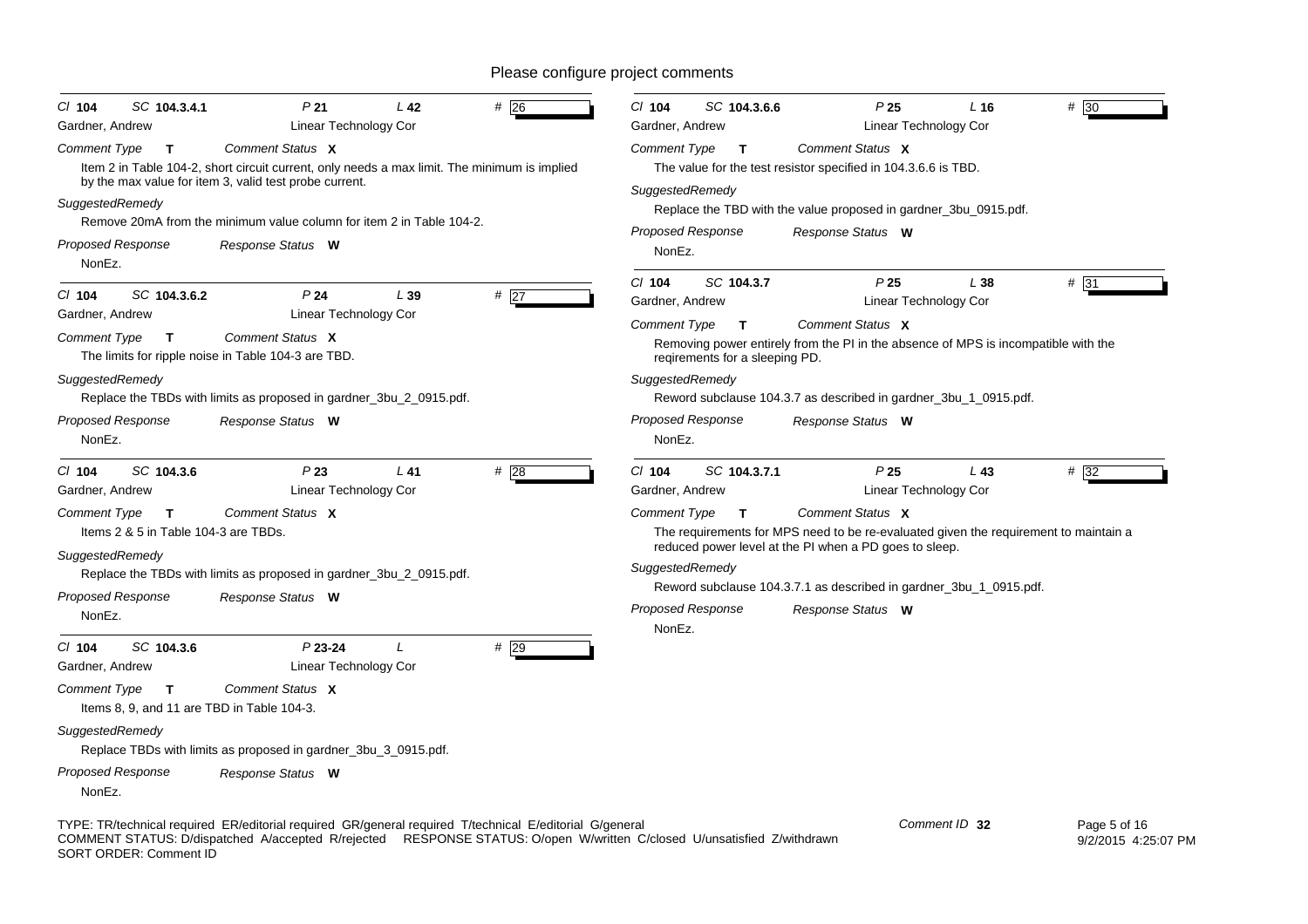| CI 104<br>SC 104.3.3                | $P$ 16                                                                                                                                                                                      | L31            | $#$ 33 | CI 104                                                                                   | SC 104.3.3.4                                                                       |                   | P <sub>17</sub>                      | L24                                                                                      | #36  |
|-------------------------------------|---------------------------------------------------------------------------------------------------------------------------------------------------------------------------------------------|----------------|--------|------------------------------------------------------------------------------------------|------------------------------------------------------------------------------------|-------------------|--------------------------------------|------------------------------------------------------------------------------------------|------|
| Gardner, Andrew                     | Linear Technology Cor                                                                                                                                                                       |                |        | Dwelley, David                                                                           |                                                                                    |                   | Linear Technology                    |                                                                                          |      |
| <b>Comment Type</b><br>$\mathbf{T}$ | Comment Status X<br>The PSE state diagram needs to be revised in order to be consistent with the requirement<br>that a PD that no longer exhibits valid MPS should receive sleep bias.      |                |        | <b>Comment Type</b>                                                                      | Е<br>mr_ prefix is inherited from PoE and is meaningless here                      | Comment Status D  |                                      |                                                                                          |      |
| SuggestedRemedy                     |                                                                                                                                                                                             |                |        | SuggestedRemedy                                                                          | Remove mr_ prefixes throughout                                                     |                   |                                      |                                                                                          |      |
| gardner_3bu_1_0915.pdf.             | Revise the PSE state diagram and MPS state diagram as described in                                                                                                                          |                |        | Proposed Response                                                                        |                                                                                    | Response Status W |                                      |                                                                                          |      |
| Proposed Response                   | Response Status W                                                                                                                                                                           |                |        |                                                                                          | PROPOSED ACCEPT. EZ.                                                               |                   |                                      |                                                                                          |      |
| NonEZ.                              |                                                                                                                                                                                             |                |        | $CI$ 104                                                                                 | SC 104.3.3.4                                                                       |                   | P <sub>17</sub>                      | L25                                                                                      | # 37 |
| SC 104.3.4<br>$CI$ 104              | P <sub>22</sub>                                                                                                                                                                             | L <sub>1</sub> | #34    | Dwelley, David                                                                           |                                                                                    |                   | Linear Technology                    |                                                                                          |      |
| Gardner, Andrew                     | Linear Technology Cor                                                                                                                                                                       |                |        | <b>Comment Type</b>                                                                      | $\mathbf{T}$                                                                       | Comment Status D  |                                      |                                                                                          |      |
| <b>Comment Type</b><br>T            | Comment Status X                                                                                                                                                                            |                |        | relevent - "maintain full voltage signature" is perhaps more descriptie                  |                                                                                    |                   |                                      | MPS stands for "maintain power signature" - with the new sleep mode, this isn't directly |      |
| limiting.                           | The maximum output capacitance of 1nF allowed during detection in Table 104-2 may be                                                                                                        |                |        | SuggestedRemedy                                                                          |                                                                                    |                   |                                      |                                                                                          |      |
| SuggestedRemedy                     |                                                                                                                                                                                             |                |        |                                                                                          | Change MPS to MFVS throughout                                                      |                   |                                      |                                                                                          |      |
|                                     | Change the value as proposed in gardner_3bu_3_0915.pdf.                                                                                                                                     |                |        | <b>Proposed Response</b>                                                                 |                                                                                    | Response Status W |                                      |                                                                                          |      |
| Proposed Response                   | Response Status W                                                                                                                                                                           |                |        | NonEZ.                                                                                   |                                                                                    |                   |                                      |                                                                                          |      |
| NonEz.                              |                                                                                                                                                                                             |                |        | $Cl$ 104                                                                                 | SC 104.3.3.4                                                                       |                   | P <sub>18</sub>                      | L <sub>18</sub>                                                                          | #38  |
| SC 104.2<br>$Cl$ 104                | P <sub>15</sub>                                                                                                                                                                             | L29            | # 35   | Dwelley, David                                                                           |                                                                                    |                   | Linear Technology                    |                                                                                          |      |
| Dwelley, David                      | Linear Technology                                                                                                                                                                           |                |        | <b>Comment Type</b>                                                                      | Е                                                                                  | Comment Status D  |                                      |                                                                                          |      |
| <b>Comment Type</b><br>$\mathbf{T}$ | Comment Status X                                                                                                                                                                            |                |        |                                                                                          | "If true then valid. If false then invalid" is unnecessarily terse.                |                   |                                      |                                                                                          |      |
|                                     | Table 104-1: It's not clear to me that we need 48V unreg classes. 48V vehicles will typically<br>not use 4 12V lead-acid cells in series, and "cold crank" behavior will be quite different |                |        | SuggestedRemedy<br>Change to "True indicates that valid class information was received." |                                                                                    |                   |                                      |                                                                                          |      |
| from 12V and 24V classes.           |                                                                                                                                                                                             |                |        | Proposed Response                                                                        |                                                                                    |                   |                                      |                                                                                          |      |
| SuggestedRemedy                     |                                                                                                                                                                                             |                |        |                                                                                          | PROPOSED ACCEPT. EZ.                                                               | Response Status W |                                      |                                                                                          |      |
| Consider removing classes 8 and 9.  |                                                                                                                                                                                             |                |        |                                                                                          |                                                                                    |                   |                                      |                                                                                          |      |
| Proposed Response<br>NonEZ.         | Response Status W                                                                                                                                                                           |                |        | $CI$ 104<br>Dwelley, David                                                               | SC 104.3.3.5                                                                       |                   | P <sub>18</sub><br>Linear Technology | L38                                                                                      | # 39 |
|                                     |                                                                                                                                                                                             |                |        | Comment Type                                                                             | T<br>tclass_watchdog_timer is unlike other timer names - "watchdog" is superfluous | Comment Status D  |                                      |                                                                                          |      |
|                                     |                                                                                                                                                                                             |                |        | SuggestedRemedy                                                                          | Change to "tclass_timer" throughout.                                               |                   |                                      |                                                                                          |      |
|                                     |                                                                                                                                                                                             |                |        | Proposed Response                                                                        | PROPOSED ACCEPT. EZ.                                                               | Response Status W |                                      |                                                                                          |      |
|                                     |                                                                                                                                                                                             |                |        |                                                                                          |                                                                                    |                   |                                      |                                                                                          |      |

TYPE: TR/technical required ER/editorial required GR/general required T/technical E/editorial G/general COMMENT STATUS: D/dispatched A/accepted R/rejected RESPONSE STATUS: O/open W/written C/closed U/unsatisfied Z/withdrawn SORT ORDER: Comment ID *Comment ID* **39**

 Page 6 of 16 9/2/2015 4:25:07 PM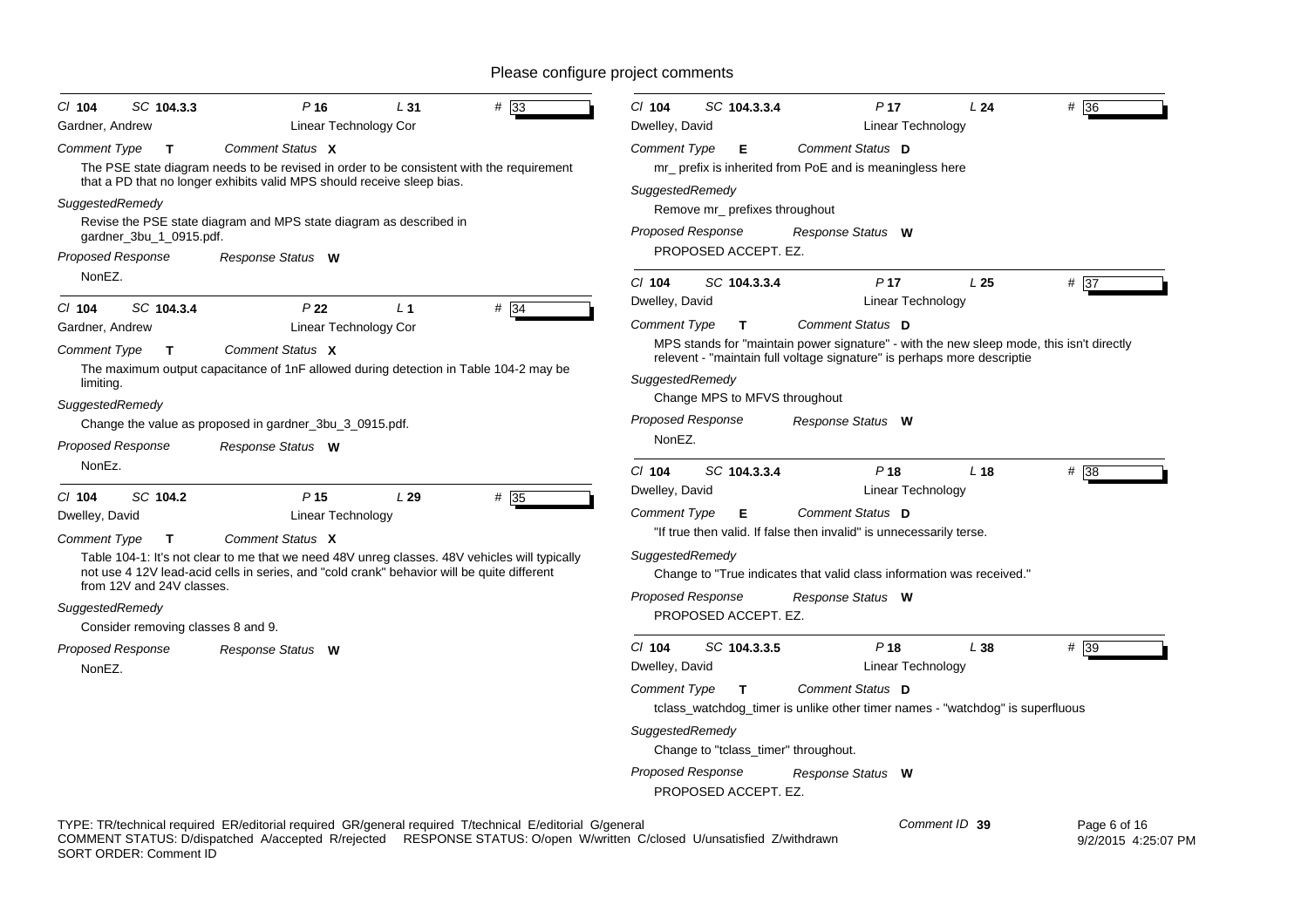| SC 104.3.3.6<br>$CI$ 104<br>Dwelley, David                                                                                                                                                                         | P20<br>Linear Technology                                                                                                                                                                             | L <sub>12</sub> | $#$ 40 | SC 104.6.4.3<br>$CI$ 104<br>Dwelley, David                                                                                                                                                                                                                                                                                           | P39<br>Linear Technology                                            | $L_6$           | $#$ 43  |
|--------------------------------------------------------------------------------------------------------------------------------------------------------------------------------------------------------------------|------------------------------------------------------------------------------------------------------------------------------------------------------------------------------------------------------|-----------------|--------|--------------------------------------------------------------------------------------------------------------------------------------------------------------------------------------------------------------------------------------------------------------------------------------------------------------------------------------|---------------------------------------------------------------------|-----------------|---------|
| <b>Comment Type</b><br>$\mathbf{T}$<br>SuggestedRemedy<br>Change exit condition to pse_ready only.<br>Proposed Response<br>PROPOSED ACCEPT. EZ.                                                                    | <b>Comment Status D</b><br>Figure 104-4 (PSE state machine): mr_pse_enable term in exit of IDLE state is redundant<br>since !mr pse enable globally leads to the DISABLED state<br>Response Status W |                 |        | <b>Comment Type</b><br>Е<br>Table 104-8: type A and type B terms are used but never defined.<br>SuggestedRemedy<br>Remove "type A" and "type B" and the parens around 100BASE-T1 and 1000BASE-T1.<br><b>Proposed Response</b><br>NonEz.                                                                                              | Comment Status X<br>Response Status W                               |                 |         |
| SC 104.3.3.6<br>$CI$ 104<br>Dwelley, David                                                                                                                                                                         | P20<br><b>Linear Technology</b>                                                                                                                                                                      | L38             | $#$ 41 | SC 104.1<br>$Cl$ 104<br>XU, Dayin                                                                                                                                                                                                                                                                                                    | P <sub>13</sub><br><b>Rockwell Automation</b>                       | L7              | # $ 44$ |
| <b>Comment Type</b><br>$\mathbf{T}$<br>SuggestedRemedy<br>Remove !tpon timer done term<br><b>Proposed Response</b>                                                                                                 | Comment Status D<br>Exit from POWER_UP state to POWER_ON state: !tpon_timer_done term is redundant<br>since tpon_timer_done exits to RESTART_DELAY without other conditions<br>Response Status W     |                 |        | <b>Comment Type</b><br>ER<br>the first letter of "power" and "interface" words should be capital letter<br>SuggestedRemedy<br>Change "power interface" to "Power Interface"<br>Proposed Response<br>PROPOSED ACCEPT. EZ.                                                                                                             | Comment Status D<br>Response Status W                               |                 |         |
| PROPOSED ACCEPT. EZ.                                                                                                                                                                                               |                                                                                                                                                                                                      |                 |        | SC 104.1.2.1<br>$Cl$ 104                                                                                                                                                                                                                                                                                                             | P <sub>13</sub>                                                     | L <sub>51</sub> | $#$ 45  |
| SC 104.3.6<br>$Cl$ 104<br>Dwelley, David<br><b>Comment Type</b><br>Е<br>"electrical limits set out in Table"<br>"set out" is unneeded<br>SuggestedRemedy<br>Remove "set out"<br><b>Proposed Response</b><br>NonEz. | P <sub>22</sub><br><b>Linear Technology</b><br>Comment Status X<br>Response Status W                                                                                                                 | L <sub>53</sub> | $#$ 42 | XU, Dayin<br><b>Comment Type</b><br>Е<br>The subclause 104.1.2.1 has no relationship to 104.1.2, should remove it or move the<br>subclause 104.1.2.1 to somewhere else.<br>SuggestedRemedy<br>Remove subclause 104.1.2.1, and combine the description into the subclause 104.1.4<br><b>Proposed Response</b><br>PROPOSED ACCEPT. EZ. | <b>Rockwell Automation</b><br>Comment Status D<br>Response Status W |                 |         |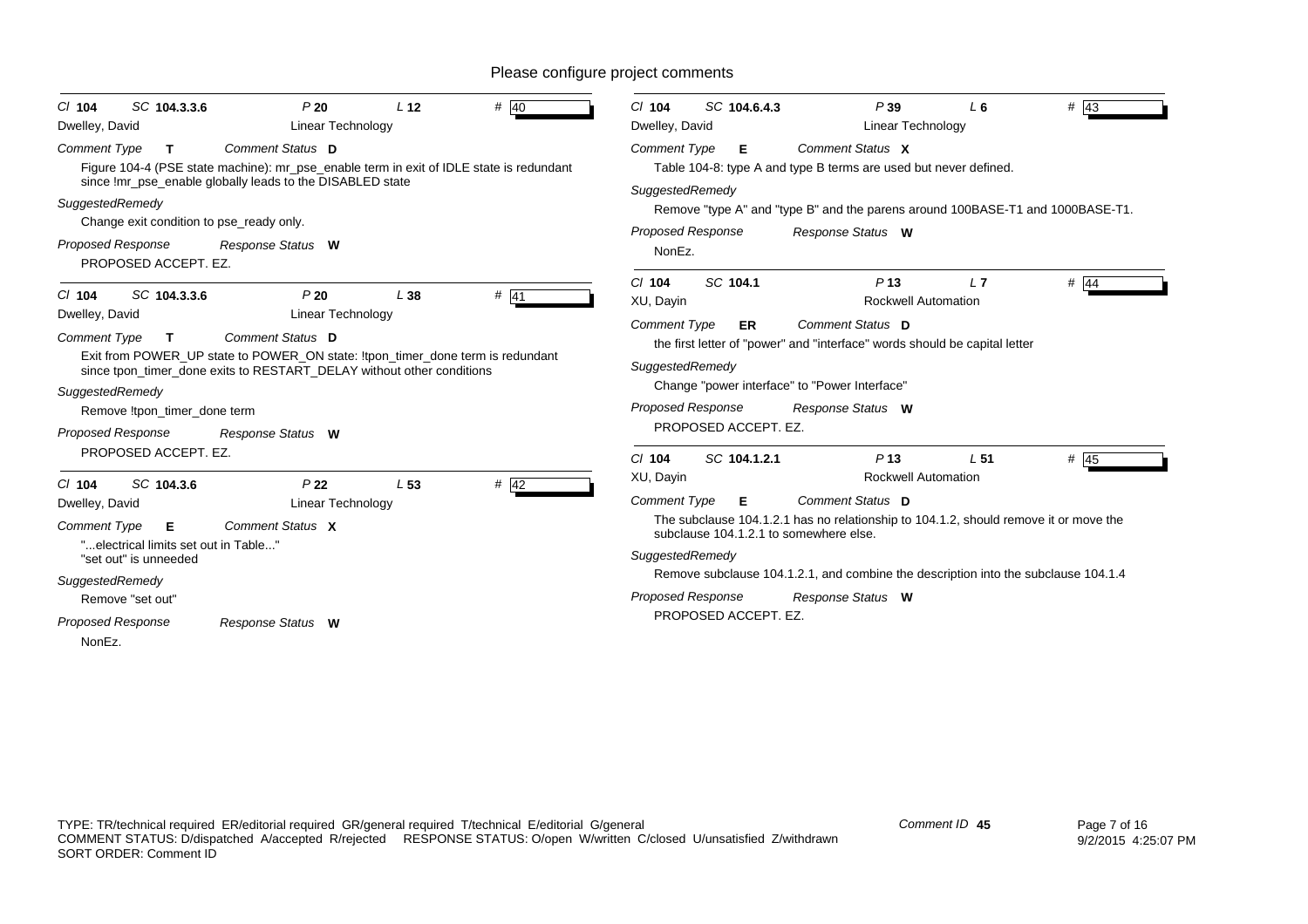| P <sub>14</sub><br>SC 104.1.3<br># 46<br>$CI$ 104<br>$L_1$                                                                                                                                                                                                       | $Cl$ 104<br>SC 104.3.3<br>P20<br>L <sub>15</sub><br># $ 49$                                                                                                                          |
|------------------------------------------------------------------------------------------------------------------------------------------------------------------------------------------------------------------------------------------------------------------|--------------------------------------------------------------------------------------------------------------------------------------------------------------------------------------|
| XU, Dayin<br><b>Rockwell Automation</b>                                                                                                                                                                                                                          | XU, Dayin<br><b>Rockwell Automation</b>                                                                                                                                              |
| Comment Status D<br><b>Comment Type</b><br>ER                                                                                                                                                                                                                    | Comment Status D<br><b>Comment Type</b><br>$\mathbf{T}$                                                                                                                              |
| The format of the title of the subclause in IEEE802.3 standard should be "only first letter of<br>first work is in capital, all other words' first letter is in lower case". This comment applies<br>to all similar places (e.g. line 21 page 15) in this draft. | <b>Figure 104-4</b><br>The name of "START_DETECTION" and "START_CLASSIFICATION" is more like a<br>behavior not a state.                                                              |
| SuggestedRemedy                                                                                                                                                                                                                                                  | SuggestedRemedy                                                                                                                                                                      |
| Change "Relationship of 1-pair PoDL to the IEEE802.3 Architecture" to "Relationship of 1-<br>pair PoDL to the IEEE802.3 architecture". Review all titles of subclause in this draft,<br>ensure the correct format is used.                                       | Change "START DETECTION" to "PD DETECTION" or "DETECTION",<br>and change "START_CLASSIFICATION" to "PD_CLASSIFICATION" or<br>"CLASSIFICATION"                                        |
| <b>Proposed Response</b><br>Response Status W                                                                                                                                                                                                                    | <b>Proposed Response</b><br>Response Status W                                                                                                                                        |
| PROPOSED ACCEPT. EZ.                                                                                                                                                                                                                                             | PROPOSED ACCEPT. EZ.                                                                                                                                                                 |
| $#$ 47<br>C/ 104<br>SC 104.1.3<br>P <sub>14</sub><br>$L_3$                                                                                                                                                                                                       | # 50<br>C/104<br>SC 104.3.6<br>P23<br>L <sub>1</sub>                                                                                                                                 |
| <b>Rockwell Automation</b><br>XU, Dayin                                                                                                                                                                                                                          | XU, Dayin<br><b>Rockwell Automation</b>                                                                                                                                              |
| Comment Status D<br><b>Comment Type</b><br><b>ER</b>                                                                                                                                                                                                             | <b>Comment Type</b><br>Comment Status X<br>ER                                                                                                                                        |
| The power entity in a device supporting 1-pair PoDL should not be optional.                                                                                                                                                                                      | Table reference error                                                                                                                                                                |
| SuggestedRemedy                                                                                                                                                                                                                                                  | SuggestedRemedy                                                                                                                                                                      |
| Change "1-pair PoDL comprises an optional power entity " to "1-pair PoDL comprises a                                                                                                                                                                             | Change table reference from "Table 104-5" to "Table 104-3"                                                                                                                           |
| power entity ".                                                                                                                                                                                                                                                  | Proposed Response<br>Response Status W                                                                                                                                               |
| Proposed Response<br>Response Status W<br>PROPOSED ACCEPT. EZ.                                                                                                                                                                                                   | NonEz.                                                                                                                                                                               |
|                                                                                                                                                                                                                                                                  | # 51<br>$Cl$ 104<br>SC 104.3.6<br>P <sub>23</sub><br>L7                                                                                                                              |
| # 48<br>SC 104.2<br>P <sub>15</sub><br>$Cl$ 104<br>L29                                                                                                                                                                                                           | XU, Dayin<br><b>Rockwell Automation</b>                                                                                                                                              |
| Rockwell Automation<br>XU, Dayin                                                                                                                                                                                                                                 | Comment Status X<br><b>Comment Type</b><br>ER                                                                                                                                        |
| Comment Status D<br><b>Comment Type</b><br>ER                                                                                                                                                                                                                    | Table 104-3                                                                                                                                                                          |
| <b>Table 104-1</b><br>The reader may not clearly understand the meaning of unreg and reg in Table 104-1.                                                                                                                                                         | Adjust the item sequence in this table so that the reader can read it in a more logical way.<br>Also consider the item sequence in Table 104-6. The reader may read these two tables |
| Description on the meaning is necessory.                                                                                                                                                                                                                         | together in the end. So try to make these two tables organized to be read more easily in                                                                                             |
| SuggestedRemedy                                                                                                                                                                                                                                                  | parallel.                                                                                                                                                                            |
| Adding description of "unreg" and "reg" in Table 104-1.                                                                                                                                                                                                          | SuggestedRemedy                                                                                                                                                                      |
| <b>Proposed Response</b><br>Response Status W                                                                                                                                                                                                                    | 1. Move item 4 before Item 2<br>2. Move item 5 before Item 3                                                                                                                         |
| PROPOSED ACCEPT. EZ.                                                                                                                                                                                                                                             | <b>Proposed Response</b><br>Response Status W                                                                                                                                        |
|                                                                                                                                                                                                                                                                  | NonEz.                                                                                                                                                                               |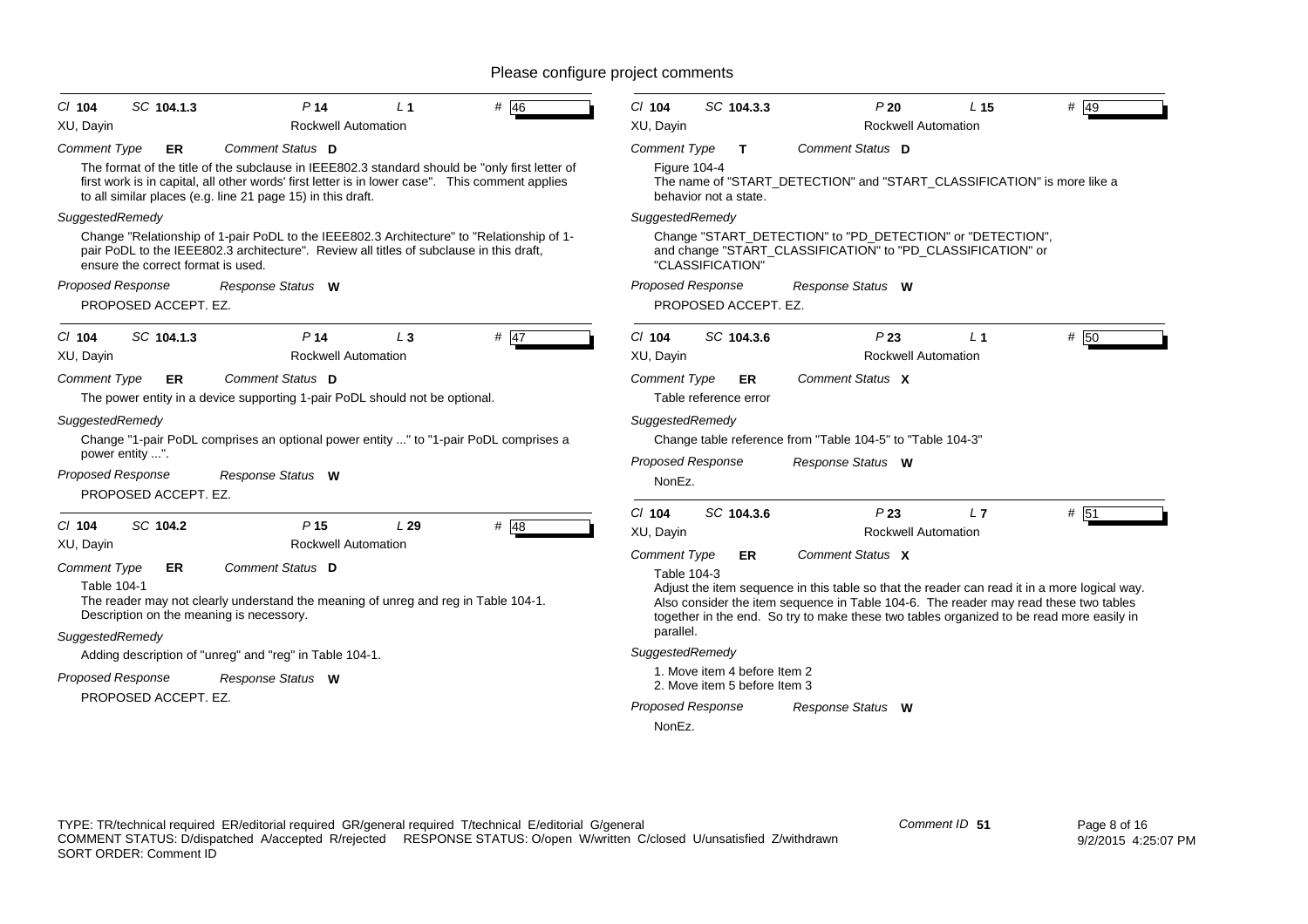| $CI$ 104<br>SC 104.3.6<br>XU, Dayin                              | P23<br><b>Rockwell Automation</b>                                                                            | L <sub>42</sub> | # $\overline{52}$ | $Cl$ 104<br>SC 104.6.3.2<br>XU, Dayin | P36<br><b>Rockwell Automation</b>                                                                                     | $L_{\alpha}$ | # 56 |
|------------------------------------------------------------------|--------------------------------------------------------------------------------------------------------------|-----------------|-------------------|---------------------------------------|-----------------------------------------------------------------------------------------------------------------------|--------------|------|
| Comment Type<br>ER<br>Subclause reference error.                 | Comment Status X                                                                                             |                 |                   | Comment Type<br>ER                    | Comment Status X<br>Figure 104-11 reference error, line 34 has the same error.                                        |              |      |
| SuggestedRemedy                                                  | Not sure there is a subclause that could be referenced for this item 5                                       |                 |                   | SuggestedRemedy                       | Change "Figure 104-11" to "Figure 104-10"                                                                             |              |      |
| <b>Proposed Response</b><br>NonEz.                               | Response Status W                                                                                            |                 |                   | <b>Proposed Response</b><br>NonEz.    | Response Status W                                                                                                     |              |      |
| $CI$ 104<br>SC 104.3.6<br>XU, Dayin                              | P <sub>24</sub><br><b>Rockwell Automation</b>                                                                | L23             | # 53              | $Cl$ 104<br>SC 104.6.4.3<br>XU, Dayin | P38<br><b>Rockwell Automation</b>                                                                                     | L 39         | # 57 |
| <b>Comment Type</b><br>ER<br>Subclause 104.3.6.5 reference error | Comment Status X                                                                                             |                 |                   | <b>Comment Type</b><br><b>ER</b>      | Comment Status X<br>Figure reference error, has same error in line 50                                                 |              |      |
| SuggestedRemedy<br><b>Proposed Response</b><br>NonEz.            | Change subclause reference "104.3.6.5" to "104.3.6.4" for item 18 and 19 in Table 104-3<br>Response Status W |                 |                   | SuggestedRemedy<br>Proposed Response  | Line 39: change Figure 104-12 to Figure 104-11<br>Line 50: change Figure 104-13 to Figure 104-12<br>Response Status W |              |      |
| SC 104.6.3.1<br>C/ 104<br>XU, Dayin                              | P35<br><b>Rockwell Automation</b>                                                                            | L31             | # 54              | NonEz.                                |                                                                                                                       |              |      |
| <b>Comment Type</b><br>ER<br>Figure 104-10 reference error       | Comment Status X                                                                                             |                 |                   |                                       |                                                                                                                       |              |      |
| SuggestedRemedy<br>Change "Figure 104-10" to "Figure 104-9"      |                                                                                                              |                 |                   |                                       |                                                                                                                       |              |      |
| <b>Proposed Response</b><br>NonEz.                               | Response Status W                                                                                            |                 |                   |                                       |                                                                                                                       |              |      |
| $CI$ 104<br>SC 104.6.3.2<br>XU, Dayin                            | P36<br><b>Rockwell Automation</b>                                                                            | L7              | # 55              |                                       |                                                                                                                       |              |      |
| <b>Comment Type</b><br>ER                                        | Comment Status X<br>Change " pulling it PI port " to " pulling its PI port "                                 |                 |                   |                                       |                                                                                                                       |              |      |
| SuggestedRemedy                                                  | Change " pulling it PI port " to " pulling its PI port "                                                     |                 |                   |                                       |                                                                                                                       |              |      |
| Proposed Response<br>NonEz.                                      | Response Status W                                                                                            |                 |                   |                                       |                                                                                                                       |              |      |

TYPE: TR/technical required ER/editorial required GR/general required T/technical E/editorial G/general COMMENT STATUS: D/dispatched A/accepted R/rejected RESPONSE STATUS: O/open W/written C/closed U/unsatisfied Z/withdrawn SORT ORDER: Comment ID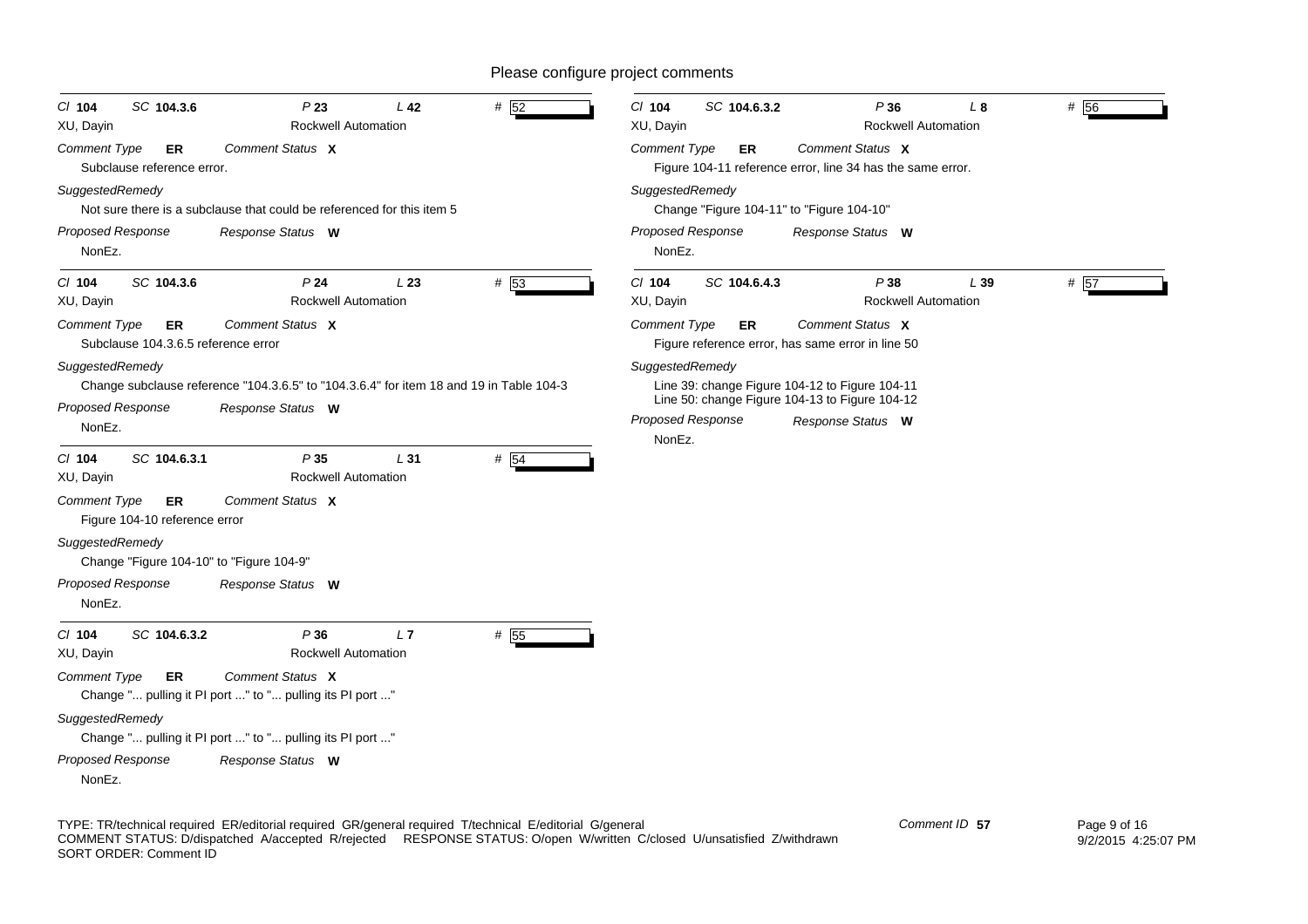| SC 104.4.6<br>$Cl$ 104<br>XU, Dayin                                                                                                                                                                                                                                                                                                                                                                                                                                                                    | P29<br>L 48<br><b>Rockwell Automation</b> | #158 | SC 3.3.6<br>$Cl$ 104<br>Donahue, Curtis                                           | P <sub>19</sub><br>UNH-IOL                                                                                                                                                                                                                                                     | L <sub>12</sub> | $#$ 59 |
|--------------------------------------------------------------------------------------------------------------------------------------------------------------------------------------------------------------------------------------------------------------------------------------------------------------------------------------------------------------------------------------------------------------------------------------------------------------------------------------------------------|-------------------------------------------|------|-----------------------------------------------------------------------------------|--------------------------------------------------------------------------------------------------------------------------------------------------------------------------------------------------------------------------------------------------------------------------------|-----------------|--------|
| <b>Comment Type</b><br>ER<br>Consider align the structure of this subclause to the subclause 104.3.6.                                                                                                                                                                                                                                                                                                                                                                                                  | Comment Status X                          |      | <b>Comment Type</b><br>Е                                                          | Comment Status X<br>Should "PD information byte" be "PD_information_byte"?                                                                                                                                                                                                     |                 |        |
| The structure of 104.3.6<br>104.3.6.1 Output voltage<br>104.3.6.2 Power feeding ripple and noise<br>104.3.6.3 Overload current<br>104.3.6.4 Output current<br>104.3.6.5 Turn on time                                                                                                                                                                                                                                                                                                                   |                                           |      | SuggestedRemedy<br>See comment.<br><b>Proposed Response</b><br>NonEz.             | Response Status W                                                                                                                                                                                                                                                              |                 |        |
| 104.3.6.6 Turn off time<br>104.3.6.7 Continuous output power in POWER_ON state                                                                                                                                                                                                                                                                                                                                                                                                                         |                                           |      | SC 3.4<br>$Cl$ 104<br>Donahue, Curtis                                             | P <sub>21</sub><br>UNH-IOL                                                                                                                                                                                                                                                     | L <sub>25</sub> | # 60   |
| 104.3.6.8 PSE stability<br>The structure of 104.4.6<br>104.4.6.1 PD input voltage<br>104.4.6.2 Input average power<br>104.4.6.3 PD stability<br>104.4.6.4 PD ripple and noise<br>104.4.6.5 Input current                                                                                                                                                                                                                                                                                               |                                           |      | <b>Comment Type</b><br>Е<br>this even necessary?<br>SuggestedRemedy               | Comment Status X<br>"the link segment may not be called out to preserve clarity". I'm not sure I understand what<br>this is trying to tell the reader. Not mentioning the link segment preserves clarity? Is saying<br>Remove last sentence of paragraph if its not necessary. |                 |        |
| these two structure could be organized better for easy reading.<br>SuggestedRemedy                                                                                                                                                                                                                                                                                                                                                                                                                     |                                           |      | <b>Proposed Response</b><br>NonEz.                                                | Response Status W                                                                                                                                                                                                                                                              |                 |        |
| Here are suggested changes:                                                                                                                                                                                                                                                                                                                                                                                                                                                                            |                                           |      | SC 3.4.1<br>$Cl$ 104<br>Donahue, Curtis                                           | P <sub>22</sub><br>UNH-IOL                                                                                                                                                                                                                                                     | L <sub>2</sub>  | # 61   |
| Change the structure of 104.3.6 to<br>104.3.6.1 Output voltage<br>104.3.6.2 Output current<br>104.3.6.3 Power feeding ripple and noise<br>104.3.6.4 Overload current<br>104.3.6.5 Turn on time<br>104.3.6.6 Turn off time<br>104.3.6.7 Continuous output power in POWER_ON state<br>104.3.6.8 PSE stability<br>Change the structure of 104.4.6 to<br>104.4.6.1 PD input voltage<br>104.4.6.2 Input current<br>104.4.6.3 PD ripple and noise<br>104.4.6.4 Input average power<br>104.4.6.5 PD stability |                                           |      | <b>Comment Type</b><br>Е<br>SuggestedRemedy<br><b>Proposed Response</b><br>NonEz. | Comment Status X<br>Table 104-2 on page 15 should have "(continued)" at the end since its split across 2 pages.<br>Same for Table 104-3 on pg 24, and Table 104-6 on pg 31.<br>See comment. I thought FrameMaker fixed this automatically, guess not.<br>Response Status W     |                 |        |

*Proposed Response Response Status* **W**

NonEz.

TYPE: TR/technical required ER/editorial required GR/general required T/technical E/editorial G/general COMMENT STATUS: D/dispatched A/accepted R/rejected RESPONSE STATUS: O/open W/written C/closed U/unsatisfied Z/withdrawn SORT ORDER: Comment ID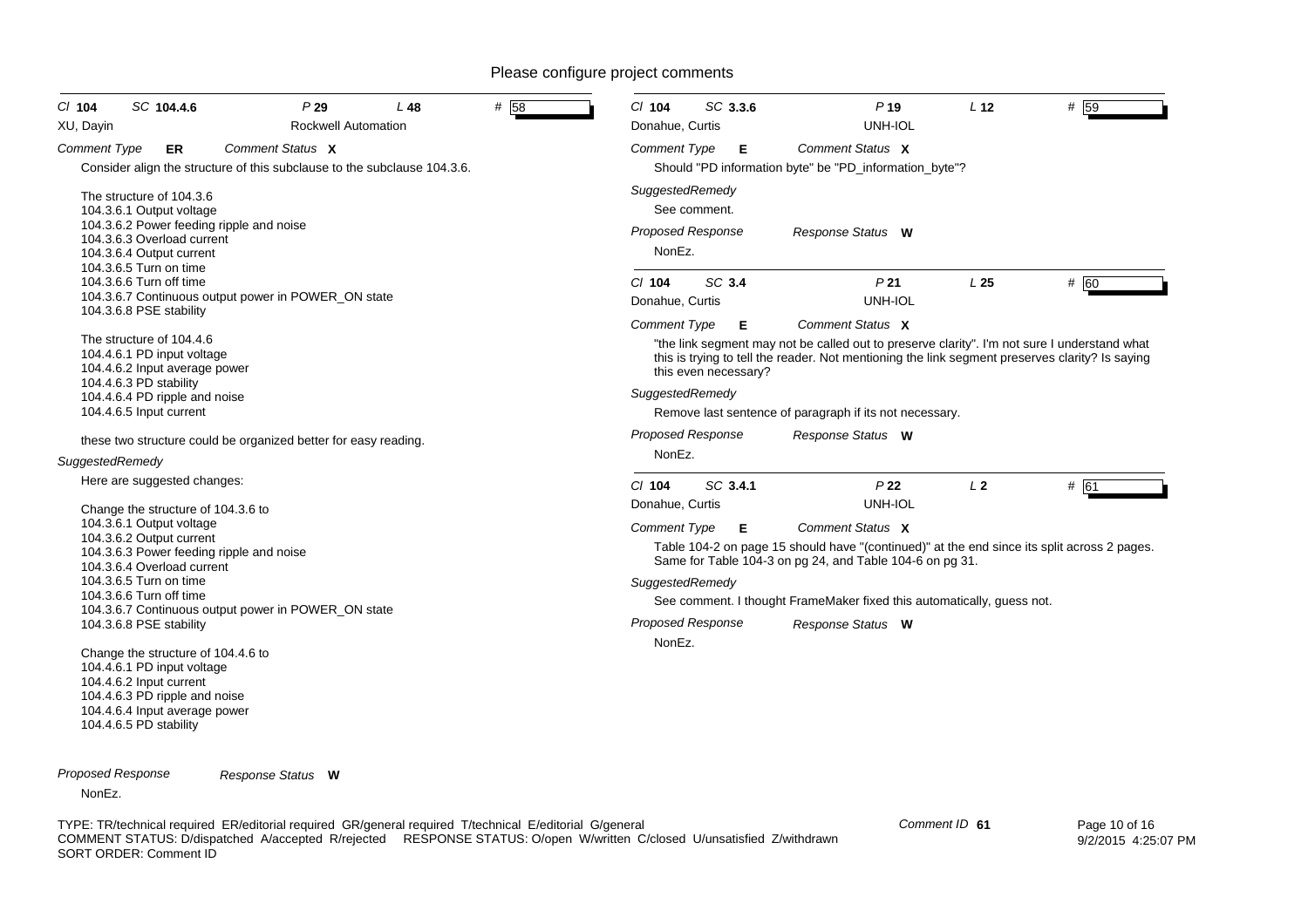| SC 3.6<br>$CI$ 104<br>Donahue, Curtis                             | P <sub>22</sub><br>UNH-IOL | L46       | # 62 | $Cl$ 104<br>SC 4.5<br>Donahue, Curtis                      | P29<br>UNH-IOL                                                                                                       | L44             | # 66 |
|-------------------------------------------------------------------|----------------------------|-----------|------|------------------------------------------------------------|----------------------------------------------------------------------------------------------------------------------|-----------------|------|
| Comment Type<br>Е<br>Remove "section" before "104.6".             | Comment Status X           |           |      | Comment Type<br>Е<br>Remove "section" before "104.6".      | Comment Status X                                                                                                     |                 |      |
| SuggestedRemedy<br>See comment.                                   |                            |           |      | SuggestedRemedy<br>See comment.                            |                                                                                                                      |                 |      |
| <b>Proposed Response</b><br>NonEz.                                | Response Status W          |           |      | <b>Proposed Response</b><br>NonEz.                         | Response Status W                                                                                                    |                 |      |
| SC 4.3.1<br>$CI$ 104<br>Donahue, Curtis                           | P26<br>UNH-IOL             | L29       | # 63 | $Cl$ 104<br>SC 4.6.3<br>Donahue, Curtis                    | P31<br>UNH-IOL                                                                                                       | L36             | # 67 |
| Comment Type<br>Е<br>Remove "section" before "104.4.4".           | Comment Status X           |           |      | Comment Type<br>Е                                          | Comment Status X<br>There should be a multiplication operator before the "W" in equation 104-1.                      |                 |      |
| SuggestedRemedy<br>See comment.                                   |                            |           |      | SuggestedRemedy<br>See comment.                            |                                                                                                                      |                 |      |
| <b>Proposed Response</b><br>NonEz.                                | Response Status W          |           |      | <b>Proposed Response</b><br>NonEz.                         | Response Status W                                                                                                    |                 |      |
| SC 4.4<br>C/ 104<br>Donahue, Curtis                               | P29<br>UNH-IOL             | $\perp$ 8 | # 64 | C/ 104<br>SC 4.6.3<br>Donahue, Curtis                      | P31<br>UNH-IOL                                                                                                       | L <sub>42</sub> | # 68 |
| <b>Comment Type</b><br>Е<br>Change "consistsof" to "consists of". | Comment Status X           |           |      | <b>Comment Type</b><br>Е                                   | Comment Status X<br>Looks like the variable definitions for equaiton 104-1 is an inserted image, or the font is just |                 |      |
| SuggestedRemedy<br>See comment.                                   |                            |           |      | wonky. Additionally "W" is not defined.<br>SuggestedRemedy |                                                                                                                      |                 |      |
| <b>Proposed Response</b>                                          | Response Status W          |           |      | Fix font of variable. Add definition for "W".              |                                                                                                                      |                 |      |
| NonEz.                                                            |                            |           |      | <b>Proposed Response</b><br>NonEz.                         | Response Status W                                                                                                    |                 |      |
| SC 4.6<br>$CI$ 104<br>Donahue, Curtis                             | P29<br>UNH-IOL             | L50       | # 65 |                                                            |                                                                                                                      |                 |      |
| Comment Type<br>Е<br>Change "shalloperate" to "shall operate".    | Comment Status X           |           |      |                                                            |                                                                                                                      |                 |      |
| SuggestedRemedy<br>See comment.                                   |                            |           |      |                                                            |                                                                                                                      |                 |      |
| <b>Proposed Response</b><br>NonEz.                                | Response Status W          |           |      |                                                            |                                                                                                                      |                 |      |

TYPE: TR/technical required ER/editorial required GR/general required T/technical E/editorial G/general COMMENT STATUS: D/dispatched A/accepted R/rejected RESPONSE STATUS: O/open W/written C/closed U/unsatisfied Z/withdrawn SORT ORDER: Comment ID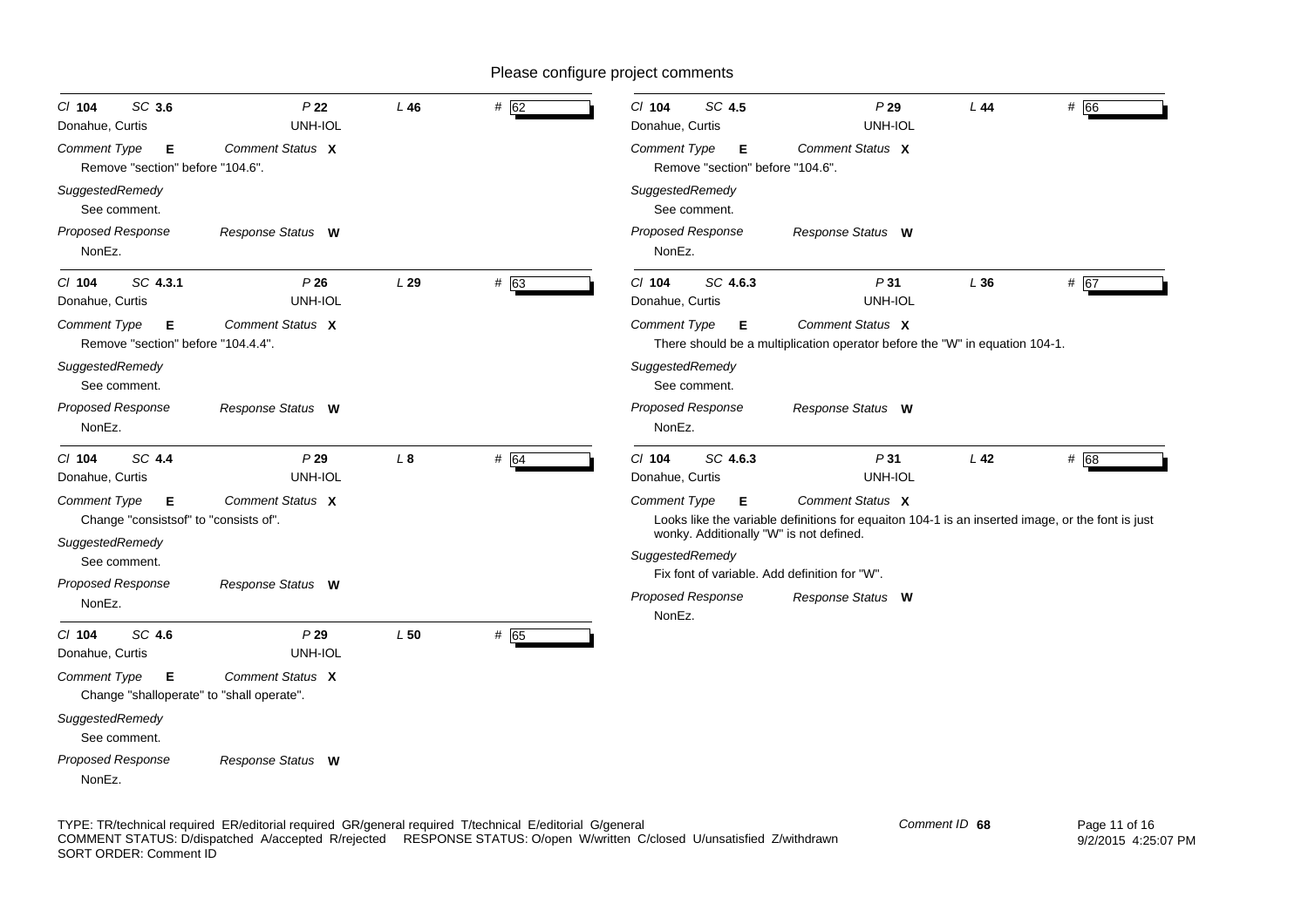| SC 5.3.1<br>$CI$ 104<br>Donahue, Curtis                        | P32<br>UNH-IOL                                                                                                  | L <sub>54</sub> | # 69 | SC 6.2<br>$Cl$ 104<br>Donahue, Curtis                                                                    | P34<br>UNH-IOL    | L30             | # 73 |
|----------------------------------------------------------------|-----------------------------------------------------------------------------------------------------------------|-----------------|------|----------------------------------------------------------------------------------------------------------|-------------------|-----------------|------|
| Comment Type<br>Е                                              | Comment Status X<br>Theres a "1" representing a footnote marker but the footnote text is on the following page. |                 |      | Comment Type<br>Е<br>"Figure 104-9" should be "Figure 104-8".                                            | Comment Status D  |                 |      |
| SuggestedRemedy<br>marker resides.                             | Use correct style in FrameMaker to keep footnote at the bottom of the page that the                             |                 |      | SuggestedRemedy<br>See comment.                                                                          |                   |                 |      |
| Proposed Response<br>NonEz.                                    | Response Status W                                                                                               |                 |      | <b>Proposed Response</b><br>PROPOSED ACCEPT. EZ.                                                         | Response Status W |                 |      |
| SC 5.3.1<br>$Cl$ 104<br>Donahue, Curtis                        | P33<br>UNH-IOL                                                                                                  | L <sub>12</sub> | #70  | SC 6.3.1<br>$CI$ 104<br>Donahue, Curtis                                                                  | P35<br>UNH-IOL    | $L$ 10          | #74  |
| <b>Comment Type</b><br>Е<br>SuggestedRemedy                    | Comment Status X<br>This paragraph has duplicate text and unnecessary carrage returns in the middle of it.      |                 |      | <b>Comment Type</b><br>Е<br>"Figure 104-10" should be "figure 104-9".<br>SuggestedRemedy<br>See comment. | Comment Status D  |                 |      |
| <b>Proposed Response</b><br>NonEz.                             | Remove "and under all operating conditions" on line 15, and fix the returns.<br>Response Status W               |                 |      | Proposed Response<br>PROPOSED ACCEPT. EZ.                                                                | Response Status W |                 |      |
| SC 5.3.1<br>$Cl$ 104<br>Donahue, Curtis                        | P33<br>UNH-IOL                                                                                                  | L <sub>1</sub>  | #71  | $Cl$ 104<br>SC 6.3.2<br>Donahue, Curtis                                                                  | P35<br>UNH-IOL    | L39             | # 75 |
| Comment Type<br>Е<br>Font of Equation 104-2 doesnt seem right. | Comment Status D                                                                                                |                 |      | <b>Comment Type</b><br>Е<br>"Figure 104-11" should be "Figure 104-10".<br>SuggestedRemedy                | Comment Status D  |                 |      |
| SuggestedRemedy<br>Use appropriate font in equation 104-2.     |                                                                                                                 |                 |      | See comment.<br>Proposed Response                                                                        | Response Status W |                 |      |
| Proposed Response<br>PROPOSED ACCEPT. EZ.                      | Response Status W                                                                                               |                 |      | PROPOSED ACCEPT. EZ.                                                                                     |                   |                 |      |
| SC 5.3.1<br>$Cl$ 104<br>Donahue, Curtis                        | P33<br>UNH-IOL                                                                                                  | L <sub>13</sub> | # 72 | $Cl$ 104<br>SC 6.3.3<br>Donahue, Curtis                                                                  | P36<br>UNH-IOL    | L <sub>12</sub> | #76  |
| Comment Type<br>Е                                              | Comment Status D<br>"Equation 104-1" should be "Equation 104-2".                                                |                 |      | <b>Comment Type</b><br>Е<br>"Figure 104-11" should be "Figure 104-10".                                   | Comment Status D  |                 |      |
| SuggestedRemedy<br>See comment.                                |                                                                                                                 |                 |      | SuggestedRemedy<br>See comment.                                                                          |                   |                 |      |
| <b>Proposed Response</b><br>PROPOSED ACCEPT. EZ.               | Response Status W                                                                                               |                 |      | <b>Proposed Response</b><br>PROPOSED ACCEPT. EZ.                                                         | Response Status W |                 |      |

TYPE: TR/technical required ER/editorial required GR/general required T/technical E/editorial G/general COMMENT STATUS: D/dispatched A/accepted R/rejected RESPONSE STATUS: O/open W/written C/closed U/unsatisfied Z/withdrawn SORT ORDER: Comment ID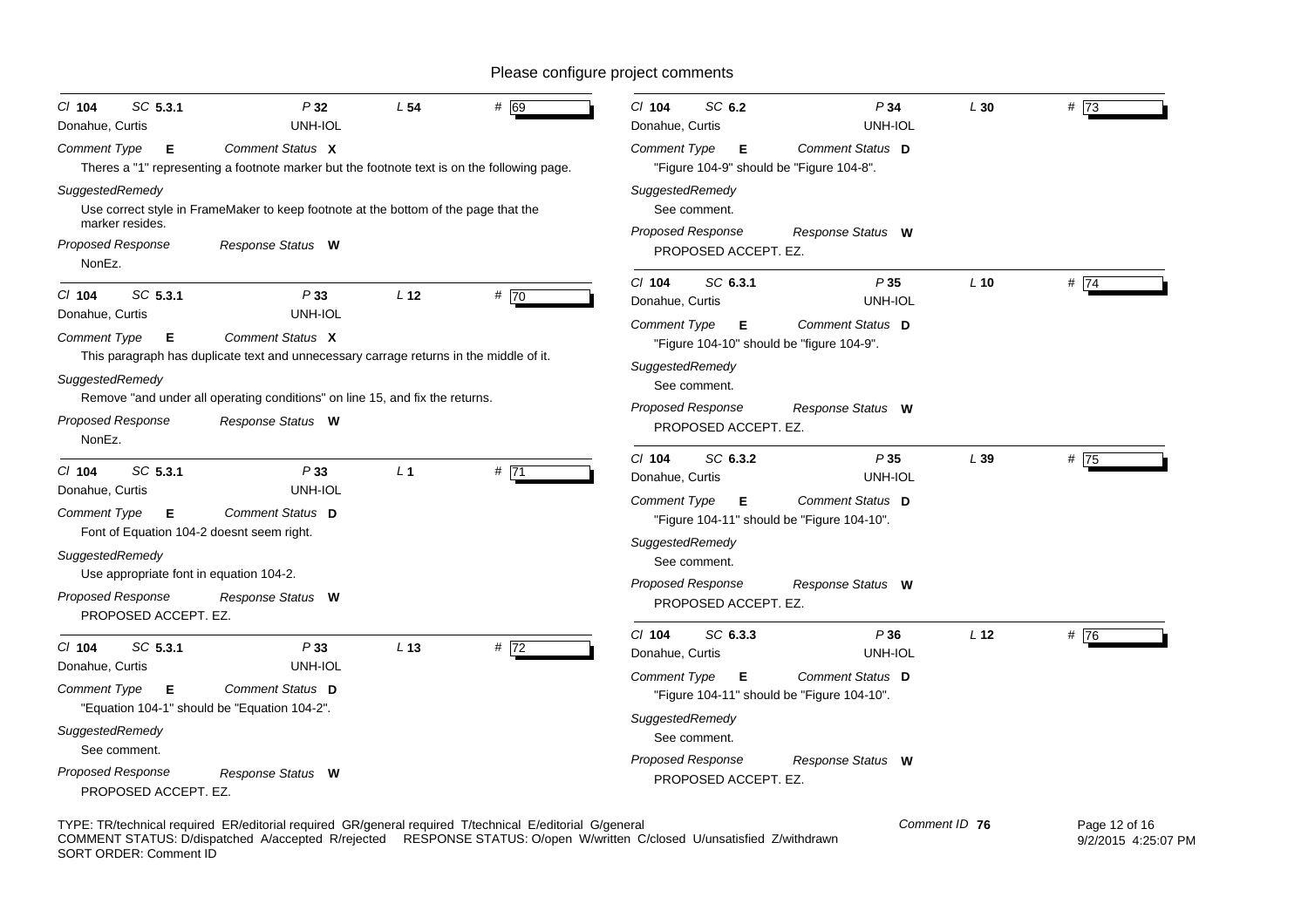| SC 6.3.4<br>$Cl$ 104<br>Donahue, Curtis                                                                                                                       | P37<br>UNH-IOL                        | $L$ 16          | # $\overline{77}$ | SC <sub>2</sub><br>C/ 104A<br>Donahue, Curtis                                                                                                                                                                                                          | $P$ 42<br>UNH-IOL                                                  | $L$ 41          | # 80 |
|---------------------------------------------------------------------------------------------------------------------------------------------------------------|---------------------------------------|-----------------|-------------------|--------------------------------------------------------------------------------------------------------------------------------------------------------------------------------------------------------------------------------------------------------|--------------------------------------------------------------------|-----------------|------|
| <b>Comment Type</b><br>Е<br>Item 8 is missing from Table 104-7                                                                                                | Comment Status D                      |                 |                   | <b>Comment Type</b><br>E.<br>Break first paragraph into 2 sentences.                                                                                                                                                                                   | Comment Status D                                                   |                 |      |
| SuggestedRemedy<br>Renumber Items 9-14 as Items 8-13.<br>Proposed Response<br>PROPOSED ACCEPT. EZ.                                                            | Response Status W                     |                 |                   | SuggestedRemedy<br>Change to "RLoop is defined as the sum of the PSE source resistance, RPSE, and link<br>segment round trip resistance. The maximum resistance of the link segment wire pair (per<br>unit length) is given by:".<br>Proposed Response | Response Status W                                                  |                 |      |
| SC 6.4.3<br>$Cl$ 104<br>Donahue, Curtis                                                                                                                       | P38<br>UNH-IOL                        | L <sub>12</sub> | #78               | PROPOSED ACCEPT. EZ.                                                                                                                                                                                                                                   |                                                                    |                 |      |
| <b>Comment Type</b><br>E<br>"Figure 104-13" should be "Figure 104-12".<br>SuggestedRemedy<br>See comment.<br><b>Proposed Response</b><br>PROPOSED ACCEPT. EZ. | Comment Status D<br>Response Status W |                 |                   | SC <sub>99</sub><br>$Cl$ 104<br>Donahue, Curtis<br><b>Comment Type</b><br>Е<br>The Draft version in the text is D1.1.<br>SuggestedRemedy<br>Update to the appropriate draft revision.<br><b>Proposed Response</b>                                      | P <sub>1</sub><br>UNH-IOL<br>Comment Status D<br>Response Status W | L <sub>22</sub> | # 81 |
| C/ 104A<br>SC <sub>1</sub><br>Donahue, Curtis                                                                                                                 | $P$ 42<br>UNH-IOL                     | L35             | # 79              | PROPOSED ACCEPT. EZ.                                                                                                                                                                                                                                   |                                                                    |                 |      |
| Comment Type<br>E<br>"at short cable length"?                                                                                                                 | Comment Status D                      |                 |                   | SC <sub>1</sub><br>$Cl$ 104<br>Donahue, Curtis                                                                                                                                                                                                         | P <sub>13</sub><br>UNH-IOL                                         | L7              | # 82 |
| SuggestedRemedy<br>Change to "a short cable length" or "short cable lengths".                                                                                 |                                       |                 |                   | Comment Status D<br>Comment Type<br>Е<br>"power interface (PI)" is all lowercase but "Power Source Equipment (PSE)" and "Powered<br>Device (PD)" have capitalized first letters. This happens many times throughout the draft.<br>Is this intentional? |                                                                    |                 |      |
| <b>Proposed Response</b><br>PROPOSED ACCEPT. EZ.                                                                                                              | Response Status W                     |                 |                   | SuggestedRemedy<br>Make "PI", "PSE", and "PD" consistent with capitalized letters.                                                                                                                                                                     |                                                                    |                 |      |
|                                                                                                                                                               |                                       |                 |                   | <b>Proposed Response</b><br>PROPOSED ACCEPT. EZ.                                                                                                                                                                                                       | Response Status W                                                  |                 |      |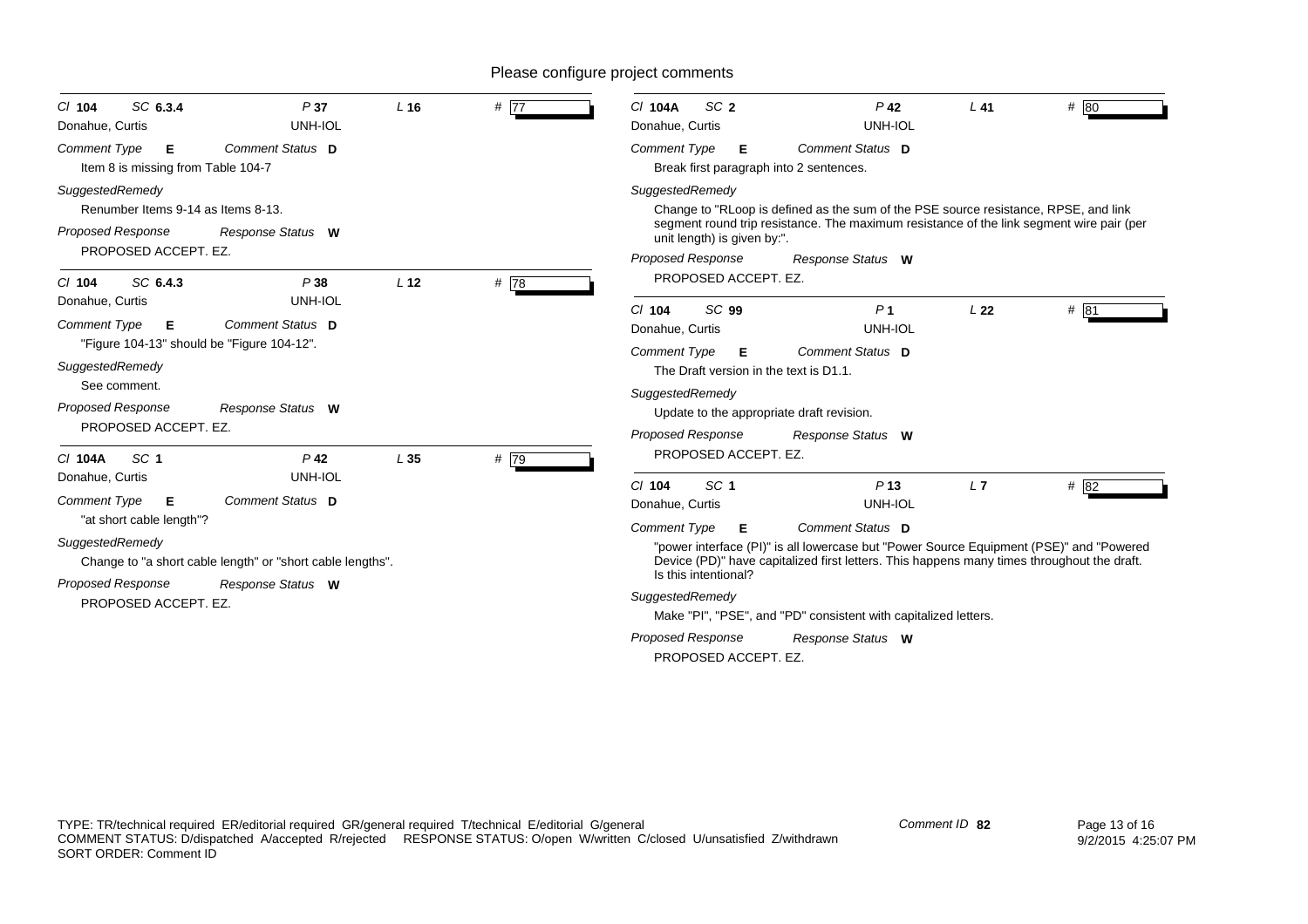| SC 1.3                                                                                                                                                                                                                                                                                                                                                                                                                                                                              | SC 1.4                                                                                                                                                                                                                                                                                                                                                                                                                                                       |
|-------------------------------------------------------------------------------------------------------------------------------------------------------------------------------------------------------------------------------------------------------------------------------------------------------------------------------------------------------------------------------------------------------------------------------------------------------------------------------------|--------------------------------------------------------------------------------------------------------------------------------------------------------------------------------------------------------------------------------------------------------------------------------------------------------------------------------------------------------------------------------------------------------------------------------------------------------------|
| # 83                                                                                                                                                                                                                                                                                                                                                                                                                                                                                | $Cl$ 104                                                                                                                                                                                                                                                                                                                                                                                                                                                     |
| P <sub>14</sub>                                                                                                                                                                                                                                                                                                                                                                                                                                                                     | P <sub>15</sub>                                                                                                                                                                                                                                                                                                                                                                                                                                              |
| L <sub>11</sub>                                                                                                                                                                                                                                                                                                                                                                                                                                                                     | # 86                                                                                                                                                                                                                                                                                                                                                                                                                                                         |
| $Cl$ 104                                                                                                                                                                                                                                                                                                                                                                                                                                                                            | $L_1$                                                                                                                                                                                                                                                                                                                                                                                                                                                        |
| <b>UNH-IOL</b>                                                                                                                                                                                                                                                                                                                                                                                                                                                                      | UNH-IOL                                                                                                                                                                                                                                                                                                                                                                                                                                                      |
| Donahue, Curtis                                                                                                                                                                                                                                                                                                                                                                                                                                                                     | Donahue, Curtis                                                                                                                                                                                                                                                                                                                                                                                                                                              |
| Comment Status D                                                                                                                                                                                                                                                                                                                                                                                                                                                                    | <b>Comment Type</b>                                                                                                                                                                                                                                                                                                                                                                                                                                          |
| <b>Comment Type</b>                                                                                                                                                                                                                                                                                                                                                                                                                                                                 | Comment Status D                                                                                                                                                                                                                                                                                                                                                                                                                                             |
| Е                                                                                                                                                                                                                                                                                                                                                                                                                                                                                   | E                                                                                                                                                                                                                                                                                                                                                                                                                                                            |
| Figure number is "104-1-1", also "modell".                                                                                                                                                                                                                                                                                                                                                                                                                                          | Same as last comment except for "1000BASE-T1"                                                                                                                                                                                                                                                                                                                                                                                                                |
| SuggestedRemedy                                                                                                                                                                                                                                                                                                                                                                                                                                                                     | SuggestedRemedy                                                                                                                                                                                                                                                                                                                                                                                                                                              |
| Change to "Figure 104-1 1-Pair PoDL power sourcing equipment (PSE) relationship to the                                                                                                                                                                                                                                                                                                                                                                                              | Change "with 1000BASE-T1 Ethernet" to "with a 1000BASE-T1 PHY". This also happens                                                                                                                                                                                                                                                                                                                                                                            |
| physical interface circuitry and the IEEE 802.3 Ethernet model".                                                                                                                                                                                                                                                                                                                                                                                                                    | in 104.3.1 and 104.4.1.                                                                                                                                                                                                                                                                                                                                                                                                                                      |
| <b>Proposed Response</b>                                                                                                                                                                                                                                                                                                                                                                                                                                                            | <b>Proposed Response</b>                                                                                                                                                                                                                                                                                                                                                                                                                                     |
| Response Status W                                                                                                                                                                                                                                                                                                                                                                                                                                                                   | Response Status W                                                                                                                                                                                                                                                                                                                                                                                                                                            |
| PROPOSED ACCEPT. EZ.                                                                                                                                                                                                                                                                                                                                                                                                                                                                | PROPOSED ACCEPT. EZ.                                                                                                                                                                                                                                                                                                                                                                                                                                         |
| SC 1.3                                                                                                                                                                                                                                                                                                                                                                                                                                                                              | SC 1.4                                                                                                                                                                                                                                                                                                                                                                                                                                                       |
| #84                                                                                                                                                                                                                                                                                                                                                                                                                                                                                 | # $\overline{87}$                                                                                                                                                                                                                                                                                                                                                                                                                                            |
| P <sub>14</sub>                                                                                                                                                                                                                                                                                                                                                                                                                                                                     | $Cl$ 104                                                                                                                                                                                                                                                                                                                                                                                                                                                     |
| L31                                                                                                                                                                                                                                                                                                                                                                                                                                                                                 | P <sub>15</sub>                                                                                                                                                                                                                                                                                                                                                                                                                                              |
| $Cl$ 104                                                                                                                                                                                                                                                                                                                                                                                                                                                                            | $L_6$                                                                                                                                                                                                                                                                                                                                                                                                                                                        |
| UNH-IOL                                                                                                                                                                                                                                                                                                                                                                                                                                                                             | UNH-IOL                                                                                                                                                                                                                                                                                                                                                                                                                                                      |
| Donahue, Curtis                                                                                                                                                                                                                                                                                                                                                                                                                                                                     | Donahue, Curtis                                                                                                                                                                                                                                                                                                                                                                                                                                              |
| Comment Status D<br><b>Comment Type</b><br>E<br>ure number is "104-2-1", also "modell". As well as "PHY", which is not in the title for Figure<br>$104 - 1.$<br>SuggestedRemedy<br>Change to "Figure 104-2 1-Pair PoDL powered device (PD) relationship to the physical<br>interface circuitry and the IEEE 802.3 Ethernet model".<br><b>Proposed Response</b><br>Response Status W                                                                                                 | Comment Status D<br><b>Comment Type</b><br>Е<br>Figure number is "104-3-1".<br>SuggestedRemedy<br>Remove "-1".<br>Proposed Response<br>Response Status W<br>PROPOSED ACCEPT. EZ.                                                                                                                                                                                                                                                                             |
| PROPOSED ACCEPT. EZ.<br># 85<br>SC 1.4<br>P <sub>14</sub><br>L <sub>54</sub><br>C/ 104<br>Donahue, Curtis<br>UNH-IOL<br>Comment Status D<br><b>Comment Type</b><br>Е<br>I'm no expert but to me "compatible with 100BASE-T1 Ethernet" doesnt roll off the tongue<br>very easily.<br>SuggestedRemedy<br>Change "with 100BASE-T1 Ethernet" to "with a 100BASE-T1 PHY". This also happens in<br>104.3.1 and 104.4.1.<br>Proposed Response<br>Response Status W<br>PROPOSED ACCEPT. EZ. | SC <sub>2</sub><br># 88<br>P <sub>15</sub><br>$Cl$ 104<br>L30<br>UNH-IOL<br>Donahue, Curtis<br>Comment Status D<br><b>Comment Type</b><br>Е<br>I believe there should be a space between the 12/24/48 and "V".<br>SuggestedRemedy<br>Change to "12 V", "24 V", and "48 V". Also happens in Table 104-6. Fix and make<br>consistent throughout draft.<br>FrameMaker: Use ctrl+space.<br><b>Proposed Response</b><br>Response Status W<br>PROPOSED ACCEPT. EZ. |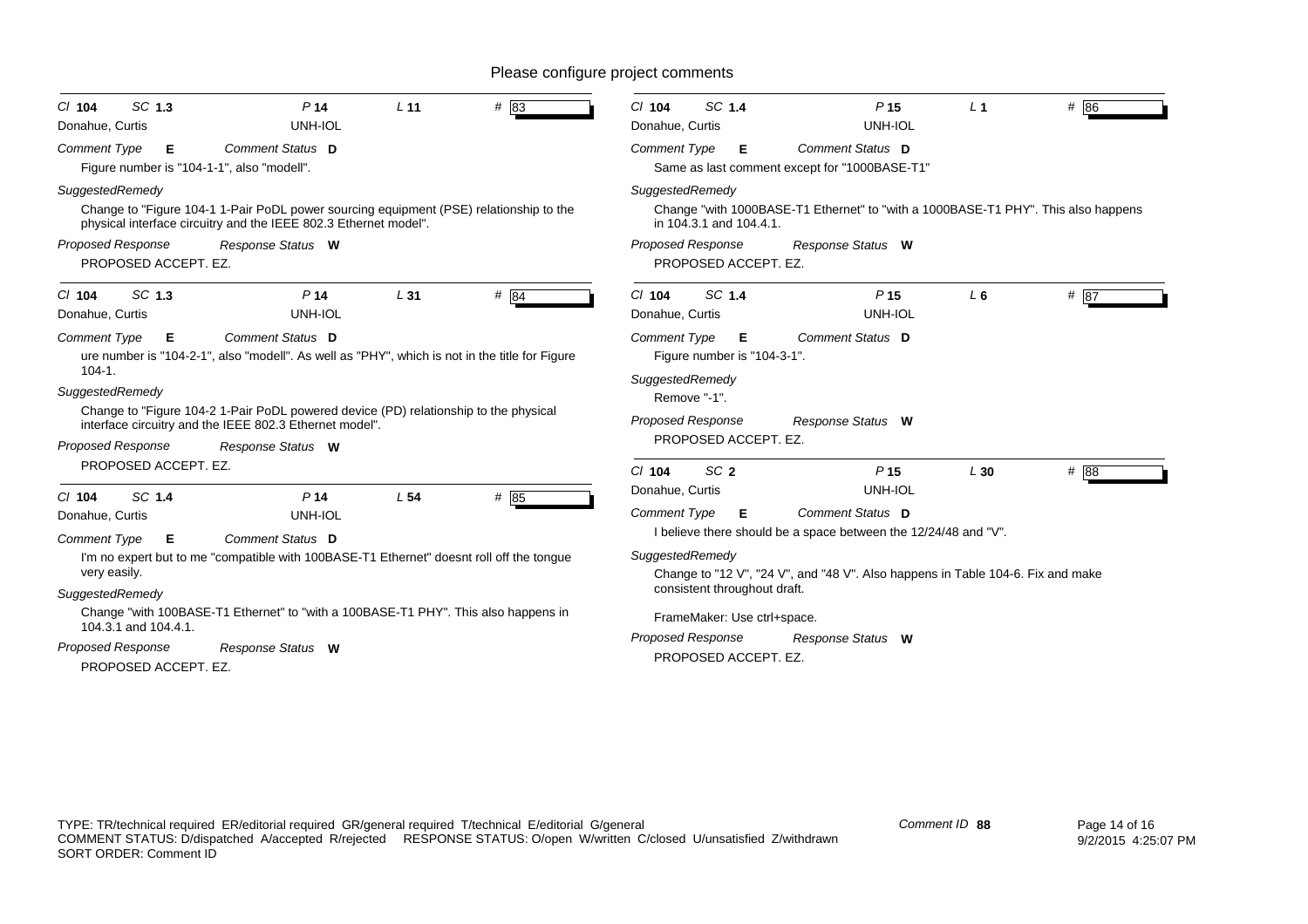| SC 3.3.2<br>$CI$ 104<br>Donahue, Curtis                             | $P$ 16<br>UNH-IOL                                                                                                              | $L$ 46 | # 89 | SC 3.3.6<br>$Cl$ 104<br>Donahue, Curtis                      | P <sub>19</sub><br>UNH-IOL                                                                                   | L <sub>13</sub> | # 92 |
|---------------------------------------------------------------------|--------------------------------------------------------------------------------------------------------------------------------|--------|------|--------------------------------------------------------------|--------------------------------------------------------------------------------------------------------------|-----------------|------|
| <b>Comment Type</b><br>Е                                            | Comment Status D<br>"21.5" is an external reference and should be green.                                                       |        |      | <b>Comment Type</b><br>T<br>"Table 104-11" doesnt exist.     | Comment Status D                                                                                             |                 |      |
| SuggestedRemedy                                                     | See comment. This also happens in 104.4.3.2.                                                                                   |        |      | SuggestedRemedy<br>Update with correct cross-reference.      |                                                                                                              |                 |      |
| <b>Proposed Response</b>                                            | FrameMaker: Right-click on text, Character > External.<br>Response Status W                                                    |        |      | <b>Proposed Response</b><br>PROPOSED ACCEPT. EZ.             | Response Status W                                                                                            |                 |      |
| PROPOSED ACCEPT. EZ.                                                |                                                                                                                                |        |      | SC <sub>2</sub><br>C/ 104A<br>Donahue, Curtis                | $P$ 42<br>UNH-IOL                                                                                            | L <sub>47</sub> | # 93 |
| SC 3.3.3<br>$Cl$ 104<br>Donahue, Curtis<br><b>Comment Type</b><br>Е | P <sub>18</sub><br>UNH-IOL<br>Comment Status D                                                                                 | L7     | # 90 | <b>Comment Type</b><br>T.                                    | Comment Status D<br>If "L is 2X the length of the link segment" then why not just have "2L" in the equation? |                 |      |
| SuggestedRemedy                                                     | "IPort" and "ISleep" need to be capital "I" and subscript "Port" or "Sleep".<br>See comment. Make consistent throughout draft. |        |      | SuggestedRemedy<br>See comment.<br><b>Proposed Response</b>  | Response Status W                                                                                            |                 |      |
| <b>Proposed Response</b><br>PROPOSED ACCEPT. EZ.                    | Response Status W                                                                                                              |        |      | NonEZ.<br>$Cl$ 104<br>SC 104.5.1                             | P33                                                                                                          | L <sub>8</sub>  | # 94 |
| SC 3.3.4<br>$CI$ 104                                                | P <sub>18</sub>                                                                                                                | L29    | # 91 | Maguire, Valerie                                             | Siemon                                                                                                       |                 |      |
| Donahue, Curtis                                                     | UNH-IOL                                                                                                                        |        |      | <b>Comment Type</b><br>Е                                     | Comment Status X<br>I believe the convention is to use "shall" when a specification is mandatory.            |                 |      |
| <b>Comment Type</b><br>Е                                            | Comment Status D<br>"14.2.3.2" is an external reference and should be green.                                                   |        |      | SuggestedRemedy                                              |                                                                                                              |                 |      |
| SuggestedRemedy                                                     | See comment. This also happens in 104.4.3.4.                                                                                   |        |      | Consider replacing "must" with "shall".<br>Proposed Response | Response Status W                                                                                            |                 |      |
| Proposed Response<br>PROPOSED ACCEPT. EZ.                           | Response Status W                                                                                                              |        |      | NonEZ.                                                       |                                                                                                              |                 |      |